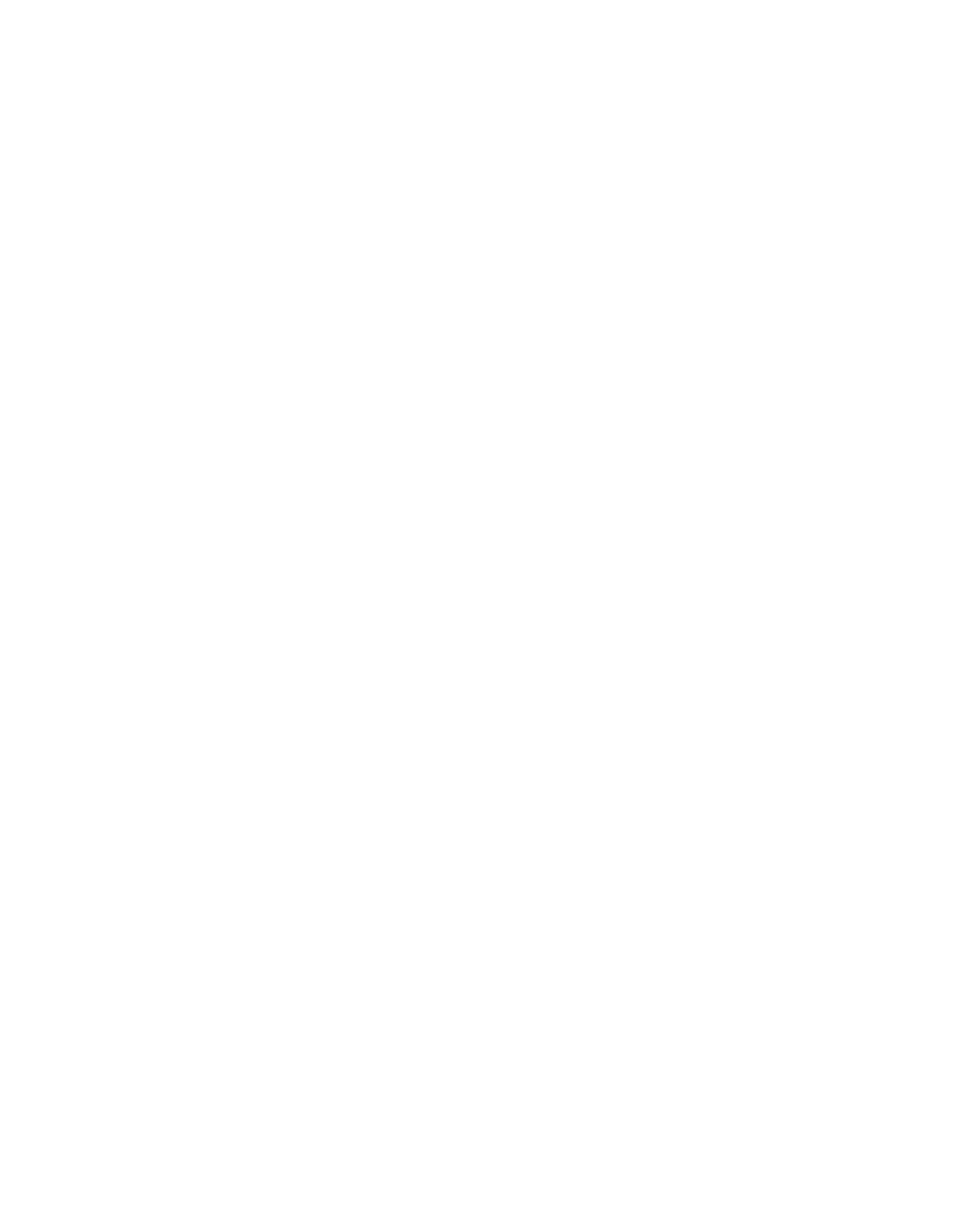# **WELCOME TO YOUR BENEFIT PLAN**

# **ABOUT THIS BOOKLET**

This booklet contains important information you will need about your group benefits with **Brock University**, your plan sponsor, available through the group contract with Green Shield Canada (GSC). It includes:

- a Table of Contents, to allow easy and quick access to the information you are looking for
- a Schedule of Benefits, listing all the deductibles, co-pays and maximums that may impact the amount paid to you
- a Definitions section, to explain common terms used throughout the booklet
- detailed benefit descriptions for each benefit in your group benefits plan
- information you need to submit a claim

You are encouraged to read this booklet carefully; please keep it in a safe place so that you may refer to it when submitting claims.

You will receive Identification Card(s) showing your GSC Identification Number to be used on all claims and correspondence. Your number will appear on the front of the card and end in -00, while each of your dependents with their numbers will be shown on the back.

# **PLAN MEMBER ONLINE SERVICES**

In addition to this booklet and our Customer Service Centre, we also provide you with access to our secure website. Our website will answer those questions most often asked and give you online access to the following:

- View your Benefit Plan Booklet
- Access your personal claims information, including a breakdown of how your claims were processed
- Simulate a claim to instantly find out what portion of a claim will be covered
- Submit certain claims online
- Search for a drug to get information specific to your own coverage (or coverage for your family)
- Search for eligible dental, paramedical, and vision care providers in a particular location (within Canada)
- Search for vision and hearing care providers who offer discounts to GSC plan members through our Preferred Provider Network
- Arrange for claim payments to be deposited directly into your bank account
- Print personalized claim forms and replacement Identification Cards
- Print personal Explanation of Benefits statements for when you need to co-ordinate benefits

# **Register online at [greenshield.ca](http://www.greenshield.ca/) and see what our website can do for you!**

### **OUR COMMITMENT TO PRIVACY**

The GSC Privacy Code balances the privacy rights of our group and benefit plan members and their dependents, and our employees, with the legitimate information requirements to provide customer service.

To read our privacy policies and procedures, please visit us at [greenshield.ca.](http://www.greenshield.ca/)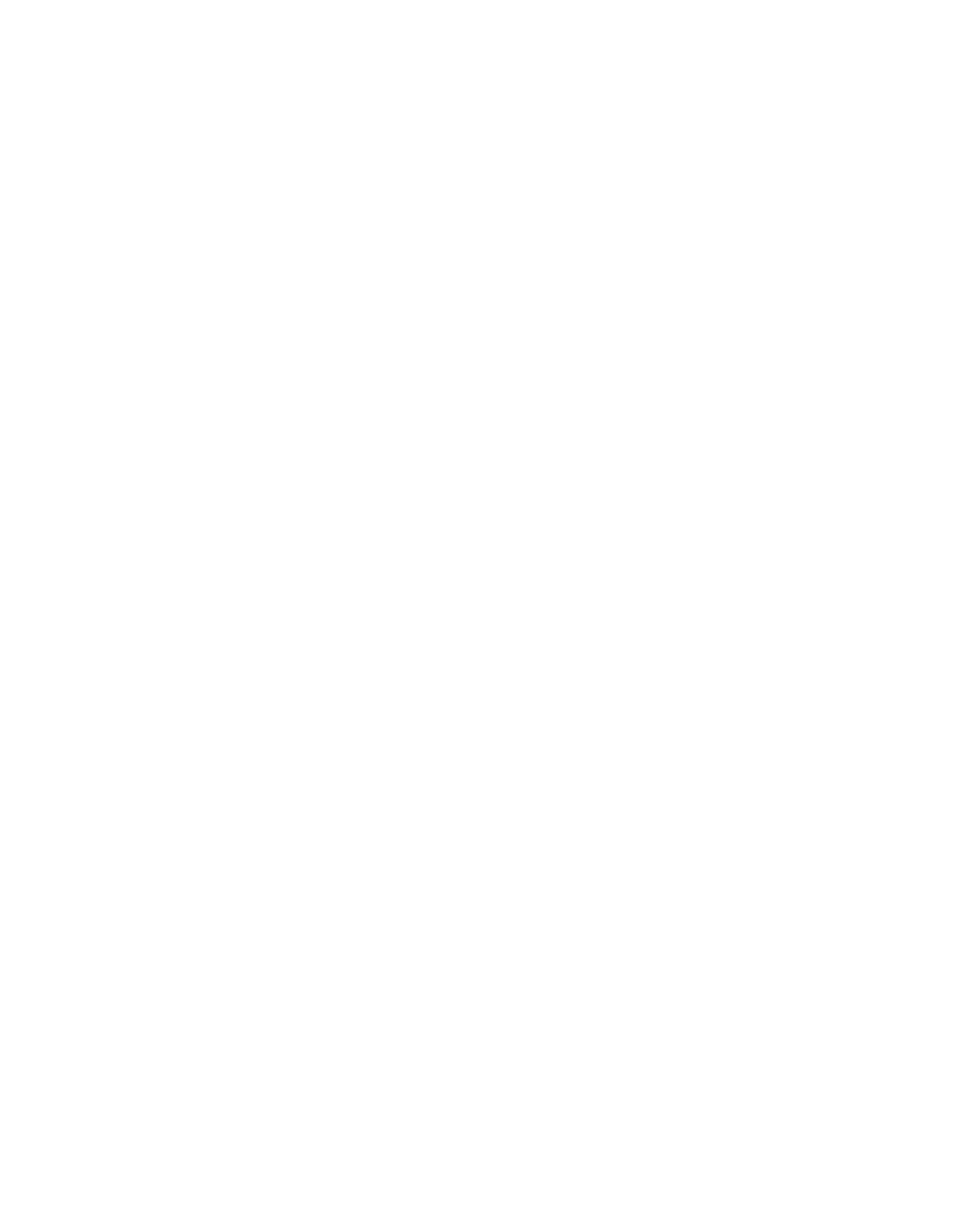# **TABLE OF CONTENTS**

| .32 |
|-----|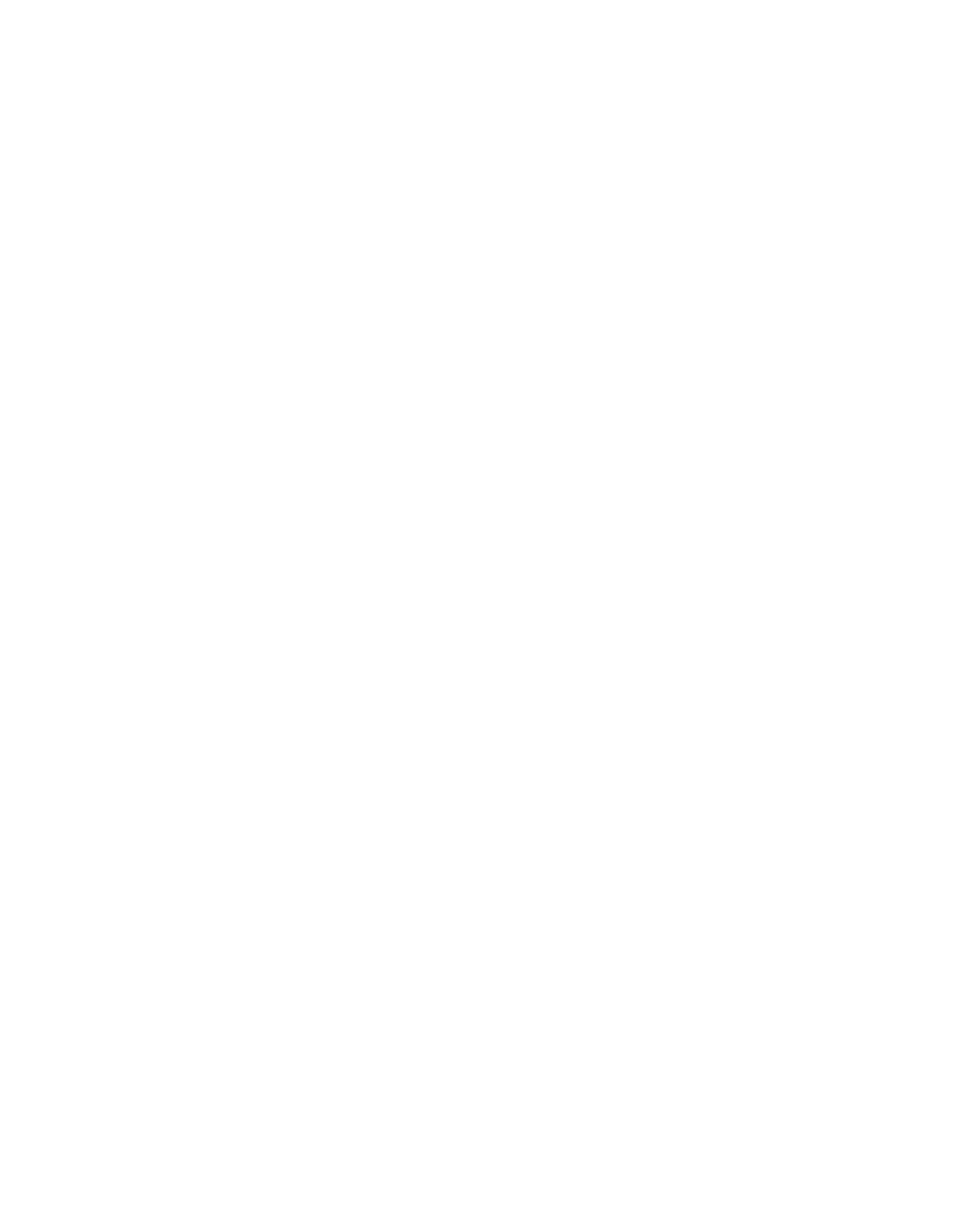# <span id="page-6-0"></span>**SCHEDULE OF BENEFITS**

# **HEALTH BENEFIT PLAN**

This schedule describes the deductibles, co-pays and maximums that may be applicable if you are included in the Billing Division shown on the cover of this booklet.

Complete benefit details are provided in the Description of Benefits section of this booklet. Be sure to read these pages carefully. They show the conditions, limitations and exclusions that may apply to the benefits. All dollar maximums are expressed in Canadian dollars.

This group benefit plan is intended to supplement your provincial health insurance plan. The benefits shown below will be eligible, if they are reasonable and customary, and are medically necessary for the treatment of an illness or injury.

| Overall Maximum: Unlimited<br>Deductible: \$10 per covered person, \$20 per family,<br>per calendar year |
|----------------------------------------------------------------------------------------------------------|
|----------------------------------------------------------------------------------------------------------|

**Your Co-pay:** Nil

| <b>Your Plan Covers:</b>                                       | <b>Deductible</b><br><b>Applies:</b> | <b>Maximum Plan Pays:</b>                                              |
|----------------------------------------------------------------|--------------------------------------|------------------------------------------------------------------------|
| <b>Prescription Drugs - Pay Direct Drug Card</b>               | Yes                                  |                                                                        |
| Smoking cessation drugs                                        |                                      | 336 tablets every 2 years                                              |
| All other covered drugs<br>٠                                   |                                      | Unlimited                                                              |
| <b>Hospital Accommodation</b>                                  |                                      |                                                                        |
| Public general hospital - semi-private room<br>or private room | No                                   | Reasonable and customary charges                                       |
| Convalescent or rehabilitation hospital -<br>semi-private room | No                                   | Reasonable and customary charges                                       |
| Long-Term Care Facility                                        | Yes                                  | \$55.53 per day                                                        |
| <b>Hearing Care</b>                                            | No                                   | \$750 every 2 calendar years, per ear, for hearing<br>aids of any type |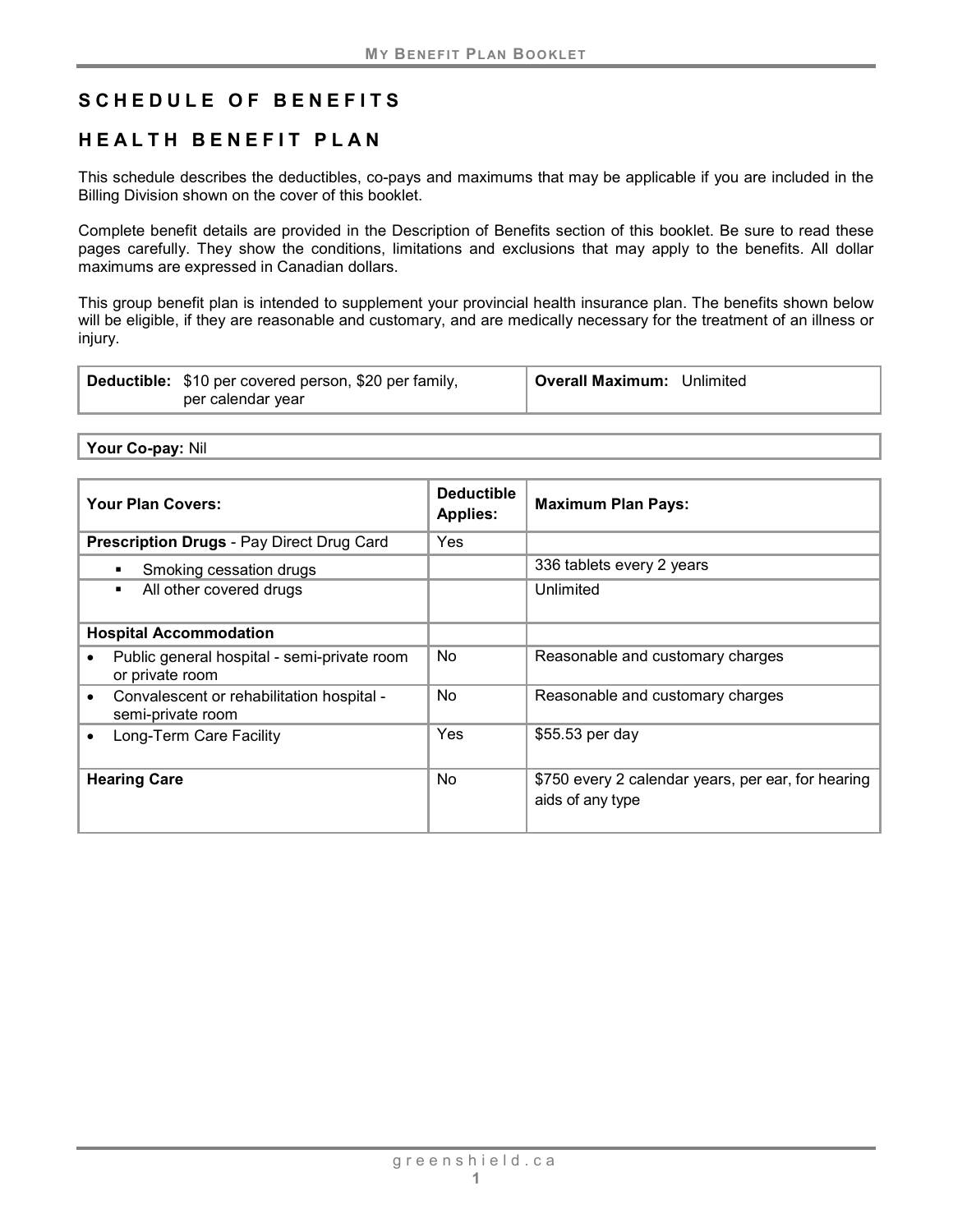| <b>Your Plan Covers:</b>                                                                            | <b>Deductible</b><br><b>Applies:</b> | <b>Maximum Plan Pays:</b>                                                                                                                                                                                 |
|-----------------------------------------------------------------------------------------------------|--------------------------------------|-----------------------------------------------------------------------------------------------------------------------------------------------------------------------------------------------------------|
| <b>Medical Items and Services</b>                                                                   | Yes                                  |                                                                                                                                                                                                           |
| Footwear                                                                                            |                                      |                                                                                                                                                                                                           |
| custom made boots or shoes                                                                          |                                      | 2 pairs per calendar year up to \$225 per pair                                                                                                                                                            |
| custom made foot orthotics<br>٠                                                                     |                                      | \$500 per calendar year                                                                                                                                                                                   |
| Vascular compression<br>compression stockings<br>compression pumps, accessories and<br>repairs      |                                      | \$25 per calendar year<br>\$1,500 every 12 months                                                                                                                                                         |
| Wigs                                                                                                |                                      | \$1,500 per lifetime                                                                                                                                                                                      |
| Other items and services -<br>See the Description of Benefits section for<br>details                |                                      | Reasonable and customary charges                                                                                                                                                                          |
| <b>Emergency Transportation</b><br>air ambulance to hospital<br>all other eligible ambulance        | Yes                                  | Once per calendar year<br>Reasonable and customary charges                                                                                                                                                |
| Private Duty Nursing in the Home                                                                    | Yes                                  | \$50,000 per calendar year                                                                                                                                                                                |
| <b>Professional Services</b><br>(subject to reasonable and customary charges)                       | Yes                                  |                                                                                                                                                                                                           |
| Chiropractor<br>$\bullet$<br>Naturopath<br>٠<br>Osteopath<br>٠<br>Speech Therapist<br>Acupuncturist |                                      | \$10 co-pay per visit up to \$500 per practitioner<br>per calendar year, plus up to \$15 per calendar<br>year per practitioner for Chiropractor and<br>Osteopath X-rays                                   |
| Registered Massage Therapist                                                                        |                                      | \$20 co-pay per visit up to \$500 per calendar<br>year                                                                                                                                                    |
| <b>Chiropodist or Podiatrist</b>                                                                    |                                      | \$10 co-pay per visit up to \$500 per calendar<br>year, plus \$100 per calendar year for plantar<br>warts and/or ingrown toenails surgery, and plus<br>up to \$15 per calendar year for Podiatrist X-rays |
| Physiotherapist                                                                                     |                                      | Reasonable and customary charges                                                                                                                                                                          |
| Psychologist<br>$\bullet$<br>Master of Social Work<br>Psychotherapist                               |                                      | \$10 co-pay per visit, up to \$1,000 per calendar<br>year combined                                                                                                                                        |
| <b>Accidental Dental</b>                                                                            | Yes                                  | Reasonable and customary charges                                                                                                                                                                          |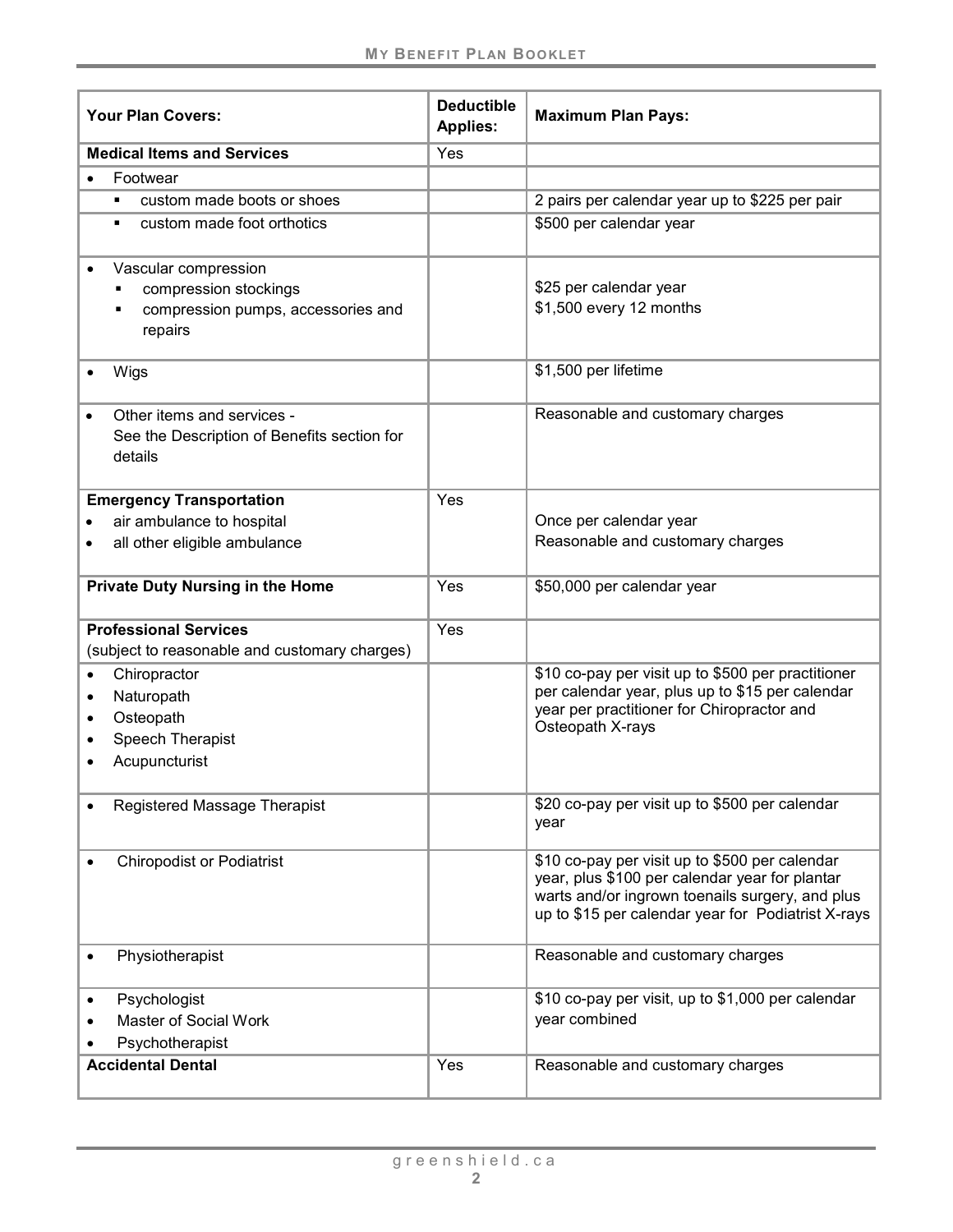| Your Plan Covers:                                                                                                                                 | <b>Deductible</b><br><b>Applies:</b> | <b>Maximum Plan Pays:</b>                                                                                                                                                                                  |
|---------------------------------------------------------------------------------------------------------------------------------------------------|--------------------------------------|------------------------------------------------------------------------------------------------------------------------------------------------------------------------------------------------------------|
| <b>Vision</b>                                                                                                                                     | Yes                                  |                                                                                                                                                                                                            |
| prescription eye glasses or contact lenses,<br>or medically necessary contact lenses, or<br>laser eye surgery, or optometric eye<br>examinations* |                                      | \$500 every 2 calendar years (every calendar<br>year for covered persons 16 years of age and<br>under).<br>*Optometric eye examinations up to \$80 per claim,<br>subject to the Vision maximum shown above |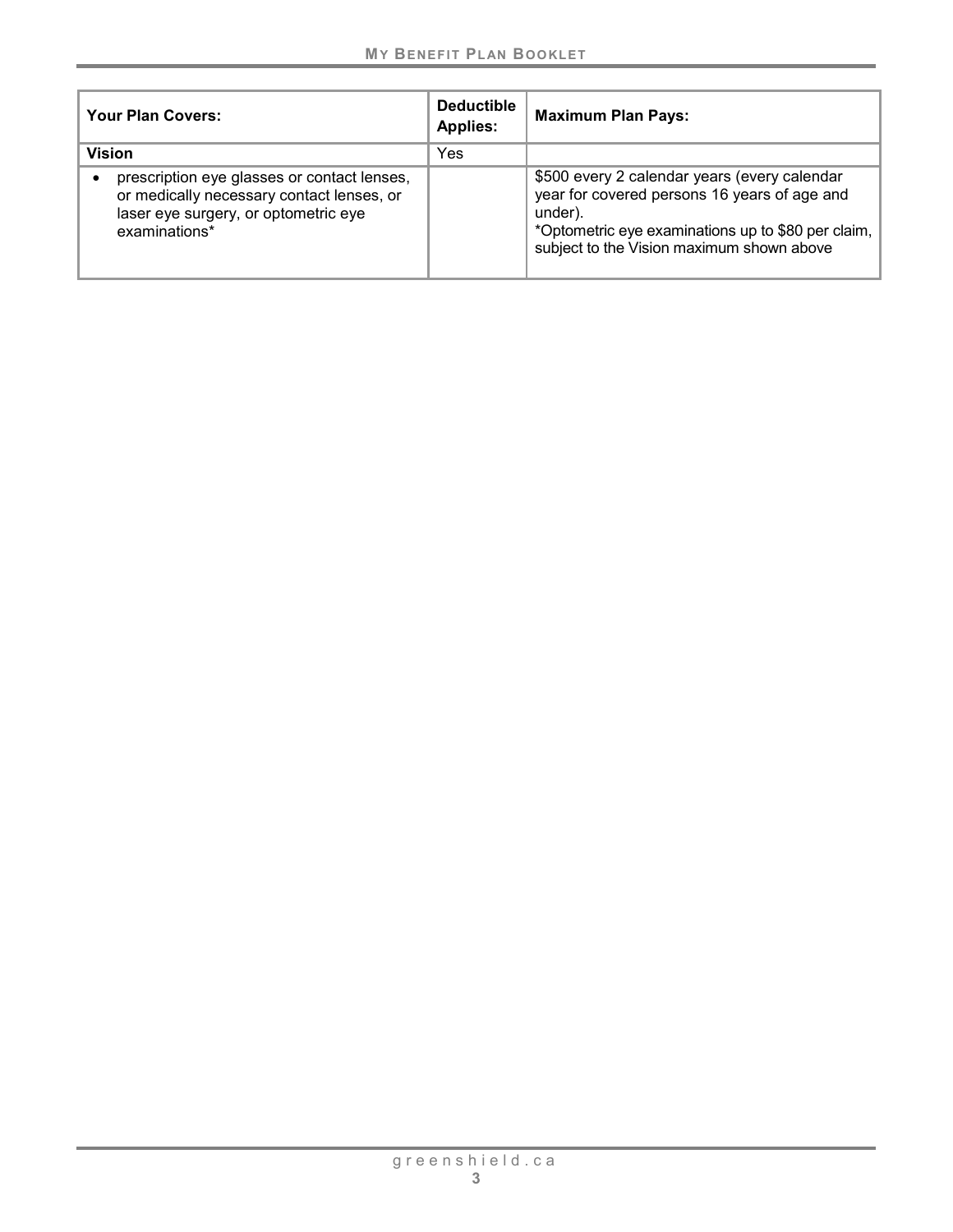# **TRAVEL BENEFIT PLAN**

This schedule describes the deductibles, co-pays and maximums that may be applicable if you are included in the Billing Division shown on the cover of this booklet.

Complete benefit details are provided in the Description of Benefits section of this booklet. Be sure to read these pages carefully. They show the conditions, limitations and exclusions that may apply to the benefits. All dollar maximums are expressed in Canadian dollars. You are covered for only those specific benefits for which you have applied.

This group benefit plan is intended to **supplement** provincial health insurance plans if you experience a medical emergency while travelling outside your province of residence or Canada. If your provincial health plan includes outof-Canada benefits, hospital and medical services are eligible only if your provincial health insurance plan provides payment toward the cost of incurred services. The benefits shown below will be eligible, if they are medically necessary for the emergency treatment of a sudden illness or injury and reimbursement will be limited to reasonable and customary charges for the area in which they are incurred.

**The patient must contact GSC Travel Assistance within 48 hours of commencement of treatment**. Failure to notify us within 48 hours may result in benefits being limited to only those expenses incurred within the first 48 hours of any and each treatment/incident or the plan maximum, whichever is the lesser of the two.

| Deductible: Does not apply | <b>Overall Maximum: Does not apply</b> |
|----------------------------|----------------------------------------|
|                            |                                        |

**Co-pay:** Does not apply

| <b>Your Plan Covers:</b>        | <b>Maximum Plan Pays:</b>                        |
|---------------------------------|--------------------------------------------------|
| Maximum Number of Days per Trip | 180 days                                         |
| <b>Emergency Services</b>       | \$1,000,000 per covered person per calendar year |
| <b>Referral Services</b>        | \$50,000 per covered person per calendar year    |

#### For a full description of the Travel Benefit, refer to the Benefit Description section.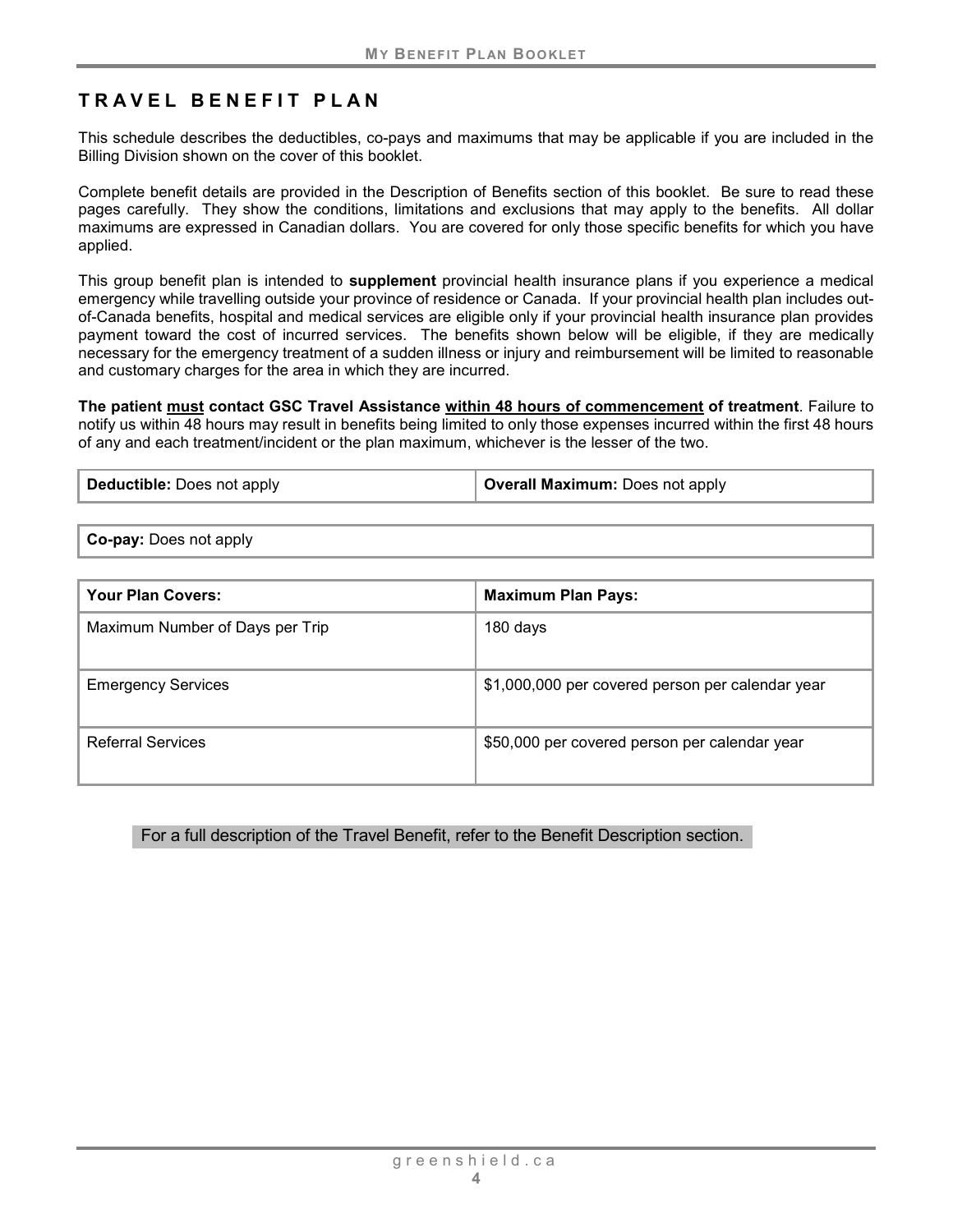# **DENTAL BENEFIT PLAN**

This schedule describes the deductibles, co-pays and maximums that may be applicable if you are included in the Billing Division shown on the cover of this booklet.

Complete benefit details are provided in the Description of Benefits section of this booklet. Be sure to read these pages carefully. They show the conditions, limitations and exclusions that may apply to the benefits. All dollar maximums are expressed in Canadian dollars.

| Deductible: | Nil                                                                                                                                                                                  |
|-------------|--------------------------------------------------------------------------------------------------------------------------------------------------------------------------------------|
|             |                                                                                                                                                                                      |
| Fee Guide:  | The current Ontario Dental Association Fee Guide for General Practitioners                                                                                                           |
|             | For independent Dental Hygienists, the lesser of the current, Ontario Dental Hygienists'<br>Association Fee Guide and Ontario Dental Association Fee Guide for General Practitioners |

| Your Plan Covers:                                                | Your Co-Pay: | <b>Maximum Plan Pays:</b>                    |
|------------------------------------------------------------------|--------------|----------------------------------------------|
| <b>Basic Services and</b><br><b>Comprehensive Basic Services</b> | $0\%$        | Unlimited                                    |
| <b>Major Services</b>                                            | $0\%$        | \$2,000 per covered person per calendar year |
| <b>Orthodontic Services</b>                                      | 50%          | \$3,000 per covered person per lifetime      |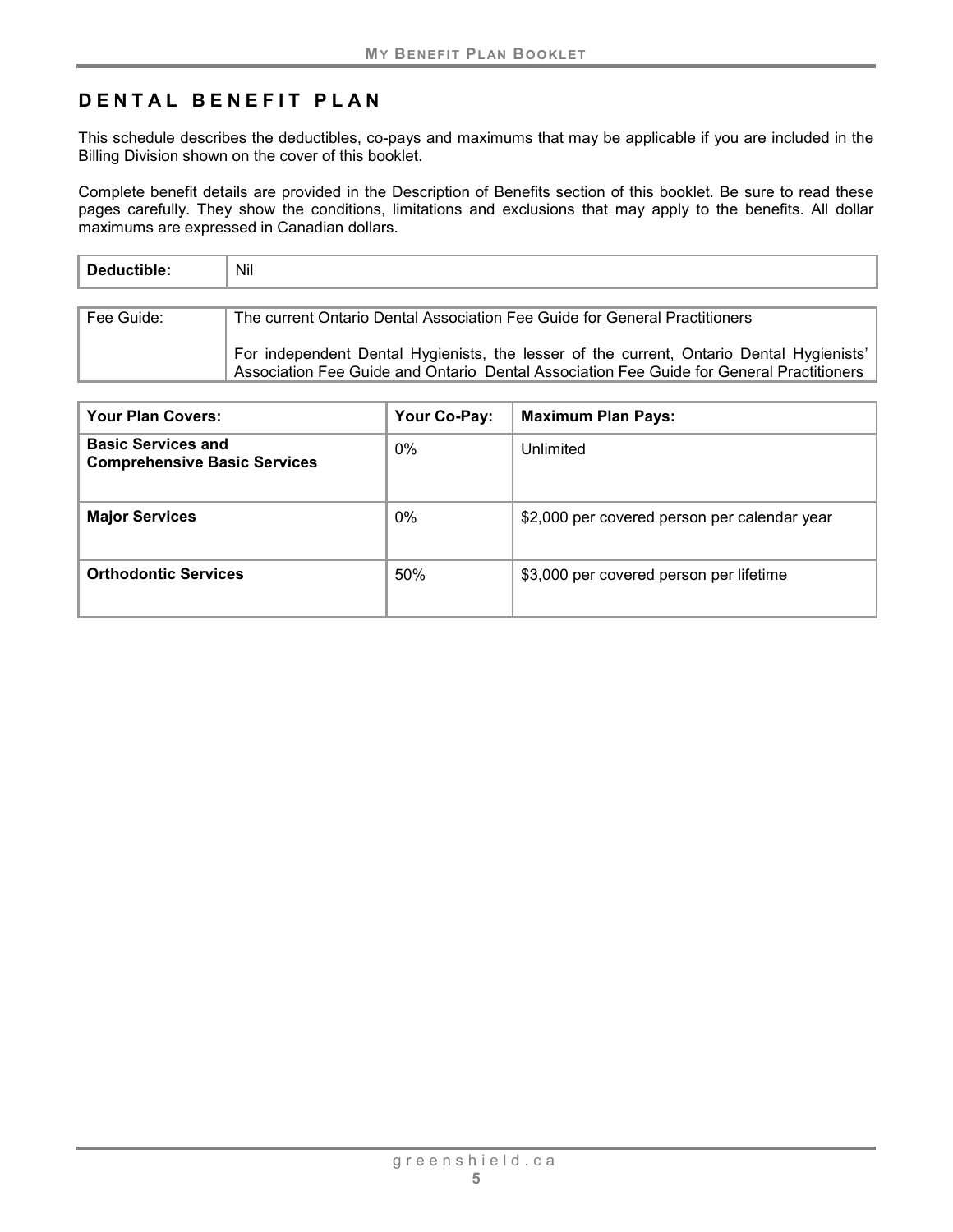# <span id="page-11-0"></span>**DEFINITIONS**

Unless specifically stated otherwise, the following definitions will apply throughout this booklet.

**Allowed amount** means**,** as determined by GSC:

- a) Drugs the GSC National Pricing Policy and/or the reasonable and customary charge;
- b) Extended Health Services the reasonable and customary charge for the service or supply but not more than the prevailing charge in the area in which the charge is made for a like service or supply;
- c) Dental the fee guide as specified in the Schedule of Benefits.

**Biologic drug** means a drug that is produced using living cells or microorganisms (e.g., bacteria) and are often manufactured using a specific process known as DNA technology.

**Biosimilar drug** means a biologic drug demonstrated to be similar to a reference biologic drug already authorized for sale by Health Canada.

**Calendar year** means the 12 consecutive months January 1<sup>st</sup> to December 31<sup>st</sup> of each year.

**Co-pay** is the eligible allowed amount that must be paid by you or your dependent before reimbursement of an expense will be made.

**Covered person** means the plan member who has been enrolled in the plan or his or her enrolled dependents.

**Custom made boots or shoes** means footwear used by an individual whose condition cannot be accommodated by existing footwear products. The fabrication of the footwear involves making a unique cast of the covered person's feet and the use of 100% raw materials. (This footwear is used to accommodate the bony and structural abnormalities of the feet and lower legs resulting from trauma, disease or congenital deformities.)

**Custom made foot orthotics** means a device made from a 3-dimensional model of an individual's foot and made from raw materials. (This device is used to relieve foot pain related to biomechanical misalignment to the feet and lower limbs.)

**Deductible** is the amount that must be paid by or on behalf of you and your dependent in any calendar year before reimbursement of an eligible expense will be made.

#### **Dependent** means

- a) your spouse, if you are legally married or if not legally married, you are living in an ongoing common-law relationship and have done so for more than 1 year. Only one spouse will be considered at any time as being covered under the group contract;
- b) your unmarried child under age 21;
- c) your unmarried child under age 25, if enrolled and in full time attendance at an accredited college, university or educational institute;
- d) your unmarried child (regardless of age) who became totally disabled while eligible under b) or c) above, and has been continuously so disabled since that time and is considered a dependent as defined under the Income Tax Act, also qualify as a dependent.

Your child (you or your spouse's natural, legally adopted or stepchildren) must reside with you in a parent-child relationship or be dependent upon you (or both) and not regularly employed.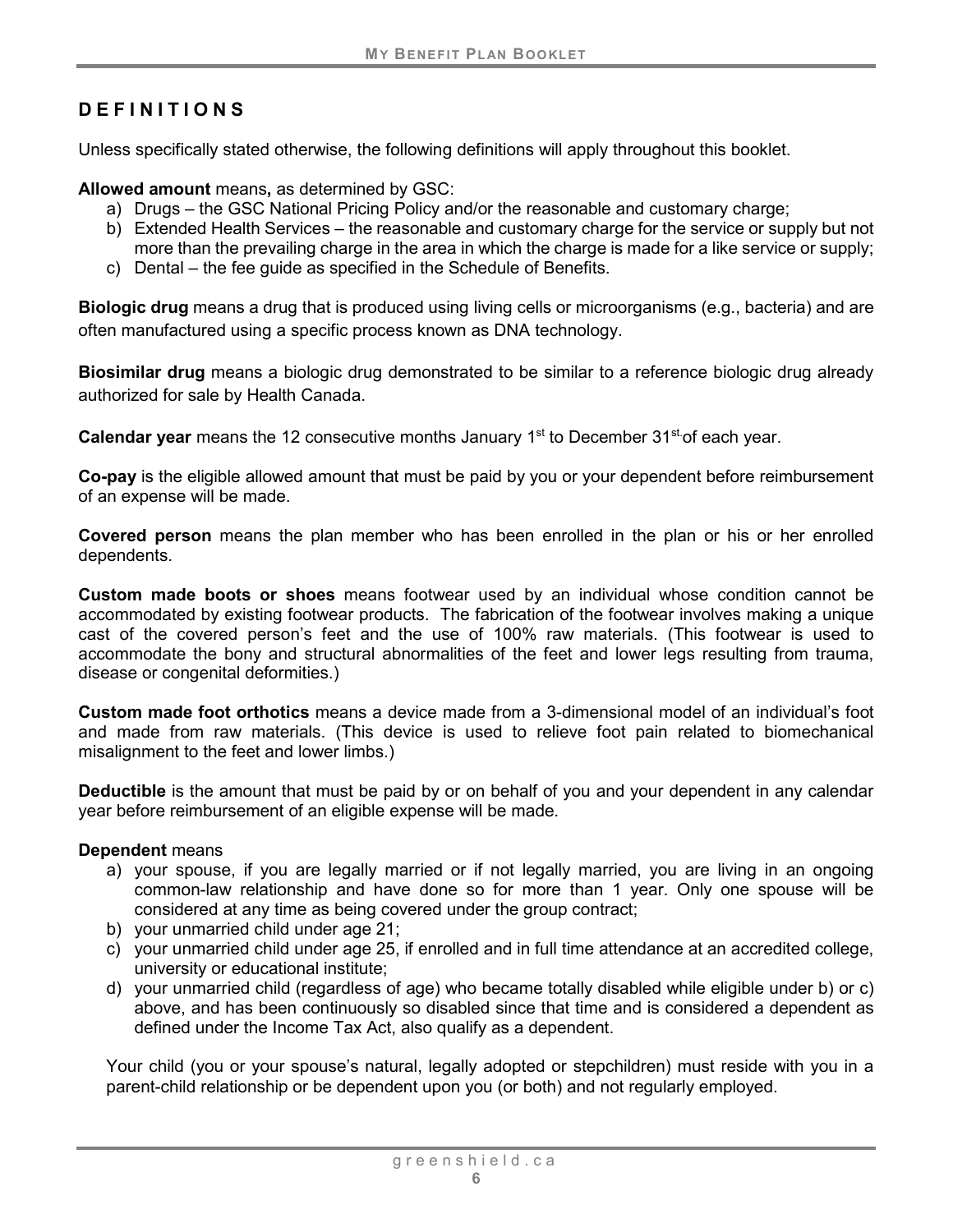Children who are in full-time attendance at an accredited school do not have to reside with you or attend school in your province. If the school is in another province or country, you must apply to your provincial health insurance plan for an extension of coverage to ensure your child continues to be covered under a provincial health insurance plan.

**Fee guide** means the list of dental procedure codes developed by and maintained by the Canadian Dental Association, adopted by the provincial or territorial dental association of the province or territory in which the service is provided (or your province of residence if any dental service is provided outside Canada) and in effect at the time the service is provided.

**First paid claim** means the actual date of service of the initial or a prior claim paid by GSC.

**Injury** means an unexpected or unforeseen event that occurs as a direct result of a violent, sudden and unexpected action from an outside source.

**Off-label use** means using a drug for a purpose or to treat a condition other than what Health Canada has approved that drug to be used.

**Orthopedic shoes** means off-the-shelf, ready-made footwear prescribed for covered persons diagnosed with a specific medical condition that affects their feet and who require specialized footwear to treat their condition and assist with mobility. The footwear may be modified or adjusted to fit the covered person's feet.

**Plan member** means you, when you are enrolled for coverage.

**Private room for hospital accommodation** means a room having only one treatment bed.

**Reasonable and customary** means in the opinion of GSC, the usual charge of the provider for the service or supply, in the absence of insurance, but not more than the prevailing charge in the area for a like service or supply.

**Reference biologic drug** means a biologic drug that is first authorized for sale by Health Canada.

**Rendered amount** means the amount charged by a provider for a service and submitted for payment of a claim.

**Semi-private room for hospital accommodation** means a room having only two treatment beds.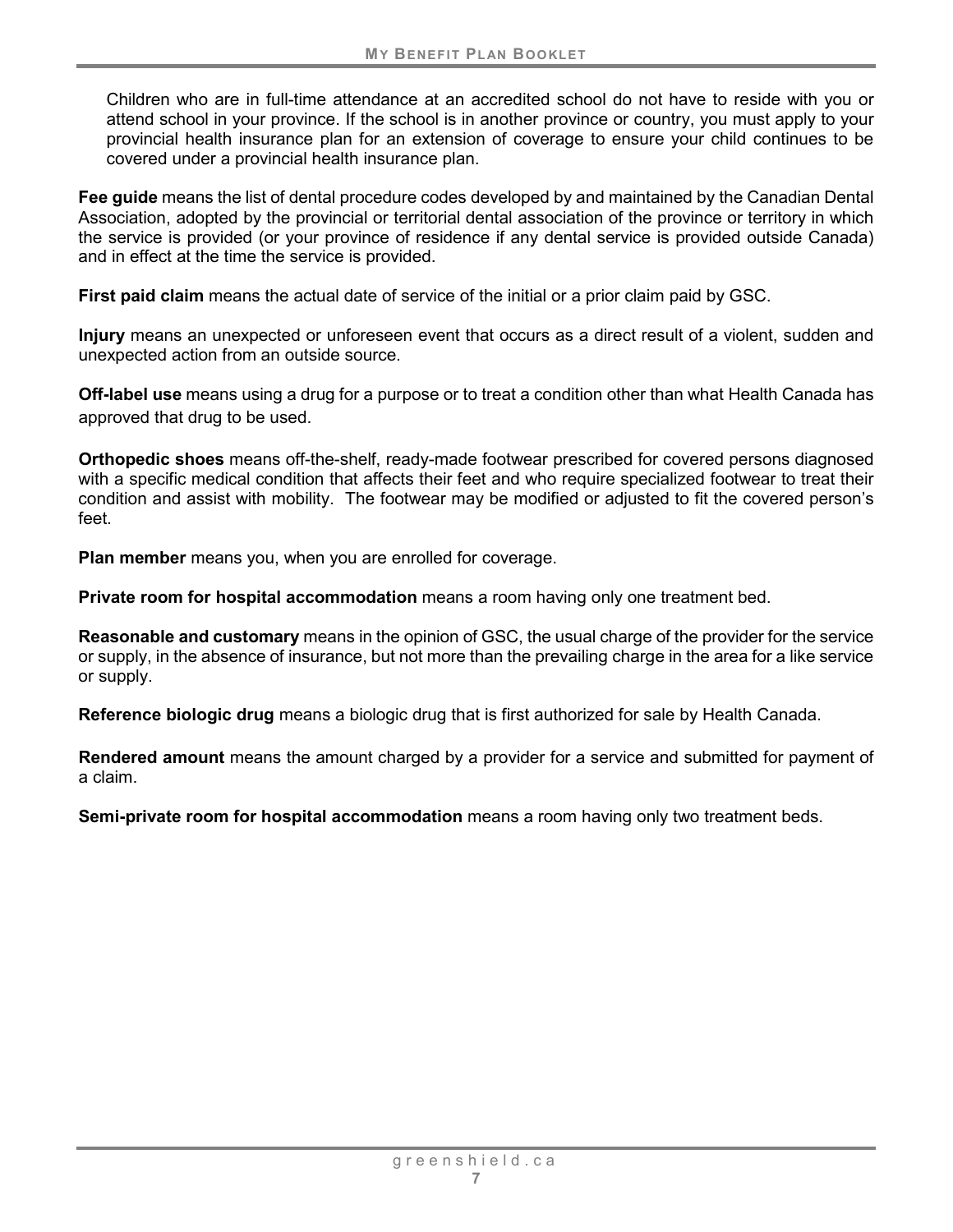# <span id="page-13-0"></span>**ELIGIBILITY**

## <span id="page-13-1"></span>**For You**

To be eligible for coverage, you must be:

- a) a resident of Canada; and
- b) covered under your provincial health insurance plan; and
- c) actively at work and working a minimum of 35 hours per week on a regular basis, or are on an approved leave.

#### <span id="page-13-2"></span>**For your Dependents**

To be eligible for coverage you must be:

- a) covered under this plan; and
- b) each dependent must meet the definition of "dependent"; and
- c) each dependent must be covered under a provincial health insurance plan.

### <span id="page-13-3"></span>**Coverage Effective Date**

You will be eligible for coverage on the date of appointment to a Brock University position that has Extended Health and Dental benefit coverage entitlement. Your dependent coverage will begin on the same date as your coverage or on the date they first become your dependent, whichever is later. To make changes to your dependent information, please contact Brock University's Benefits Officer.

If you have waived eligibility due to having coverage through your spouse's benefit plan, you must request coverage from your plan sponsor within 31 days after termination of the coverage under your spouse's plan.

#### <span id="page-13-4"></span>**Termination**

Your coverage will end on the earliest of the following dates:

- a) the date your employment terminates; or
- b) the date you are no longer actively working; or
- c) the date the group contract terminates.

The following exception applies to a) above:

Employees in the Billing Division listed on the front of this booklet who are in permanent positions and retire from the University between the ages of 55 and 65 with 10 or more years of service at the University are entitled to continued Extended Health and Dental coverage until June  $30<sup>th</sup>$  coinciding with or next following the attainment of age 65.

Dependent coverage will end on the earliest of the following dates:

- a) the date your coverage terminates; or
- b) the date your dependent is no longer an eligible dependent; or
- c) the date the group contract terminates.

# <span id="page-13-5"></span>**Dependent Children Continuation of Coverage**

Any child whose coverage would end because they have reached the specified age limit may qualify for continued coverage, subject to the following conditions:

- a) your child became dependent upon you by reason of a mental or physical disability prior to reaching this age; and
- b) your child has been continuously so disabled since that time.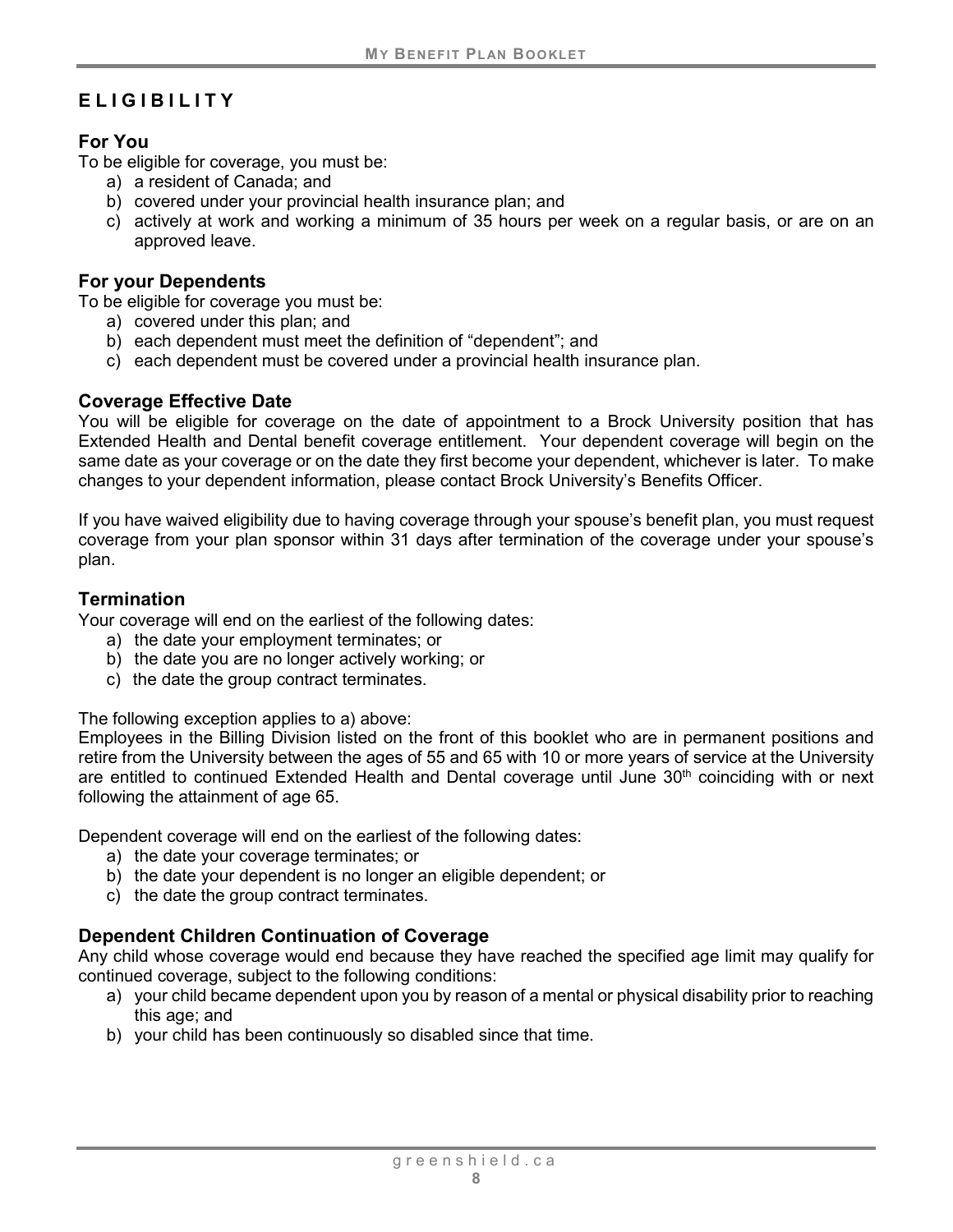#### <span id="page-14-0"></span>**Survivor Continuation of Coverage**

In the event of your death while covered by this plan, coverage will continue for your eligible covered dependents until the earliest of the following dates, with payment of rates:

- a) 12 months after the date of your death;
- b) the date the covered person would no longer be considered a dependent under the plan if you were still alive; or
- c) the date the benefit under which your dependent is covered, terminates.

### <span id="page-14-1"></span>**Losing your Group Benefits?**

If your coverage terminates under your Plan Sponsor's benefit plan, you may apply for one of GSC's individual Health and Dental plans. Acceptance for these plans is guaranteed as long as GSC receives your application within 90 days of your employee benefits termination date, provided GSC receives the initial payment. There are no health questions and no medical when you apply. These plans offer coverage for medications that treat pre-existing conditions. Best of all, they provide life-time coverage.

#### **SureHealth™ LINK Plans**– **Buying directly from GSC**

Visit [SureHealth.ca](http://surehealth.ca/) where you'll find details about the SureHealth™ LINK plan options available. You can request an information package, you can get quotes online, and you can buy completely online. It is quick and easy. You can give us a call at 1.844.753.SURE (7873) –we can answer any questions you have or we can take your application over the phone.

#### **PRISM CONTINUUM® – Buying from an Advisor**

Special Benefits Insurance Services (SBIS) can help. Call 416.601.0429 or 1.800.667.0429 to speak with a specialist about the Prism Continuum program. They can review the options available to you and advise you on the coverage that best suits your needs.

™Trademark of Green Shield Canada.

®Trademark of Special Benefits Insurance Services.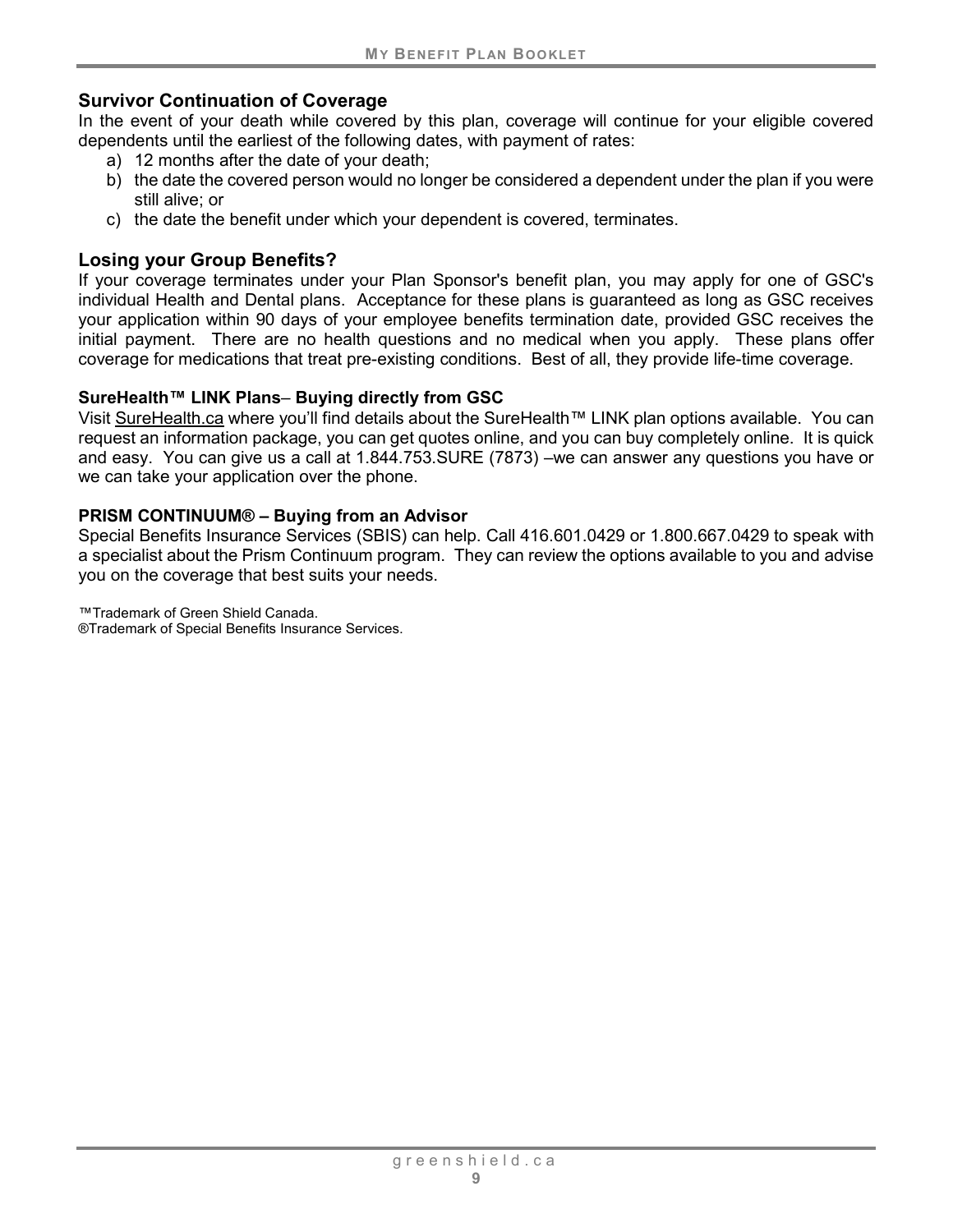# <span id="page-15-0"></span>**DESCRIPTION OF BENEFITS**

# <span id="page-15-1"></span>**HEALTH BENEFIT PLAN**

The benefits shown below will be eligible, up to the amount shown in the Schedule of Benefits, if they are reasonable and customary, and are medically necessary for the treatment of an illness or injury.

### <span id="page-15-2"></span>**Prescription Drugs**

Prescription drug benefits, up to the amount shown in the Schedule of Benefits, that:

- a) are prescribed by a legally qualified medical practitioner or dental practitioner as permitted by law; and
- b) legally require a prescription and has a Drug Identification Number (DIN); and
- c) are approved under GSC's drug review process; and
- d) are paid on a Pay Direct basis.

GSC reserves the right to manage its drug formularies through an evidence-based review process in which drugs are evaluated based on overall value taking into account clinical efficacy, safety, unmet need and plan affordability. Formulary management includes the right to:

- add a drug to GSC's formularies;
- exclude or remove a drug from GSC's formularies regardless of Health Canada approval and/or the existence of provincial coverage;
- place restrictions on a formulary drug as determined by GSC. Restrictions may include, but are not limited to, GSC's pre-approval of the drug before the claim can be reimbursed, requirement to obtain the drug through an approved provider, and requirement to obtain a lower cost alternative of the same treatment such as a generic or a biosimilar drug.

If approved by GSC, this plan includes some coverage for drugs with a Drug Identification Number (DIN) that do not legally require a prescription, including, but not limited to nitroglycerin, insulin and all other approved injectables, as well as related supplies such as diabetic syringes, needles and testing agents, life-sustaining limited access drugs and life-sustaining over-the-counter drugs. In addition, this plan includes all vaccines.

Certain drugs require prior approval from GSC before your drug claim can be reimbursed. Further, certain drugs defined by GSC as specialty, high cost drugs may be required to be purchased from an approved pharmacy that is a member of GSC's Specialty Drug Preferred Provider Network (PPN) before your claim can be reimbursed. You can find out if your drug requires prior approval or is included in the PPN either by using the online drug search tool available to you through GSC's Plan Member Online Services, or by contacting GSC's Customer Service Centre.

Maintenance drugs required to treat lifelong chronic conditions may be required to be purchased in a 90 day supply of a prescription at any one time. Non-maintenance drugs may be purchased in a supply not exceeding 3-months (90-day) supply of a prescription at any one time. However, for all drugs, 6 months for a vacation supply may be purchased and not more than a 13-month supply in any 12 consecutive months.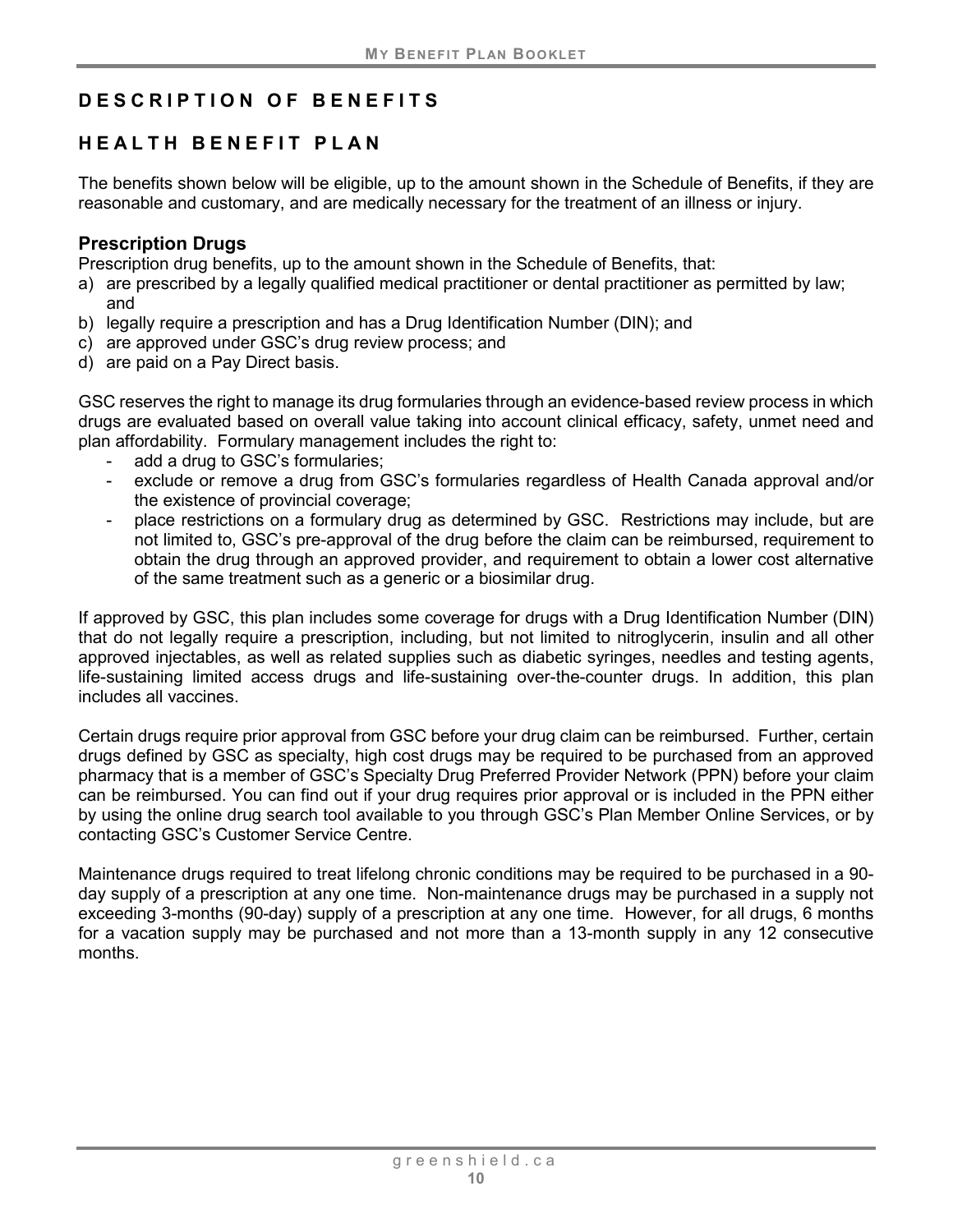**NOTE:**

The Drug Benefit co-pay and the deductible (where applicable) in your province of residence **are** eligible benefits.

Quebec residents only: Legislation requires GSC to follow the RAMQ (The Regie de l'assurance maladie du Quebec) reimbursement guidelines for all residents of Quebec. If you are younger than age 65, you must enroll for the GSC Prescription Drugs benefit plan and GSC will be the only payer. If you are age 65 or older, enrollment in RAMQ is automatic, enrollment in the GSC Prescription Drugs benefit plan is optional, and RAMQ would be first payer.

> If any provisions of this plan do not meet the minimum requirements of the RAMQ plan, adjustments are automatically made to meet RAMQ requirements.

Eligible benefits do not include and no amount will be paid for:

- a) Reference biologic drugs that have an approved biosimilar;
- b) Nicotine replacement products, such as patches, gum, lozenges, and inhalers;
- c) Vitamins that do not legally require a prescription;
- d) Products which may lawfully be sold or offered for sale other than through retail pharmacies, and which are not normally considered by practitioners as medicines for which a prescription is necessary or required;
- e) Ingredients or products which have not been approved by Health Canada for the treatment of a medical condition or disease and are deemed to be experimental in nature and/or may be in the testing stage;
- f) Mixtures, compounded by a pharmacist, that do not conform to GSC's current Compound Policy.

#### <span id="page-16-0"></span>**Extended Health Services**

- **1. Hospital Accommodation:** Reimbursement, as shown in the Schedule of Benefits, of reasonable and customary charges in the area where received, for accommodation in a:
	- public general hospital, or a convalescent or rehabilitation hospital or a convalescent or rehabilitation wing in a public general hospital, provided your provincial health insurance plan has accepted or agreed to pay the ward or standard rate
	- Long-Term Care Facility

For residents of Ontario: Reimbursement for the residential co-payment expense, (difference between the allowance paid to the facility by the province and the amount charged to the resident) as set by the Ministry of Health and Long-Term Care for a standard ward or semi-private room, up to the maximum shown in the Schedule of Benefits, for each day a covered person resides in an approved facility.

For residents outside Ontario: Reimbursement, up to the maximum shown in the Schedule of Benefits, for the covered person's co-payment expense in an approved facility for the lesser of:

- a) the usual charge payable by the covered person; or
- b) the co-payment amount, up to the level that would have been paid had such covered person resided in a licensed facility in the Province of Ontario.

The covered person must reside in and receive daily care in an approved facility which is licensed or registered under the laws of the province in which it is located, and benefits will be payable:

a) for each day the covered person is certified as meeting the same requirements necessary to receive long-term care benefits under the Health Insurance Act of Ontario;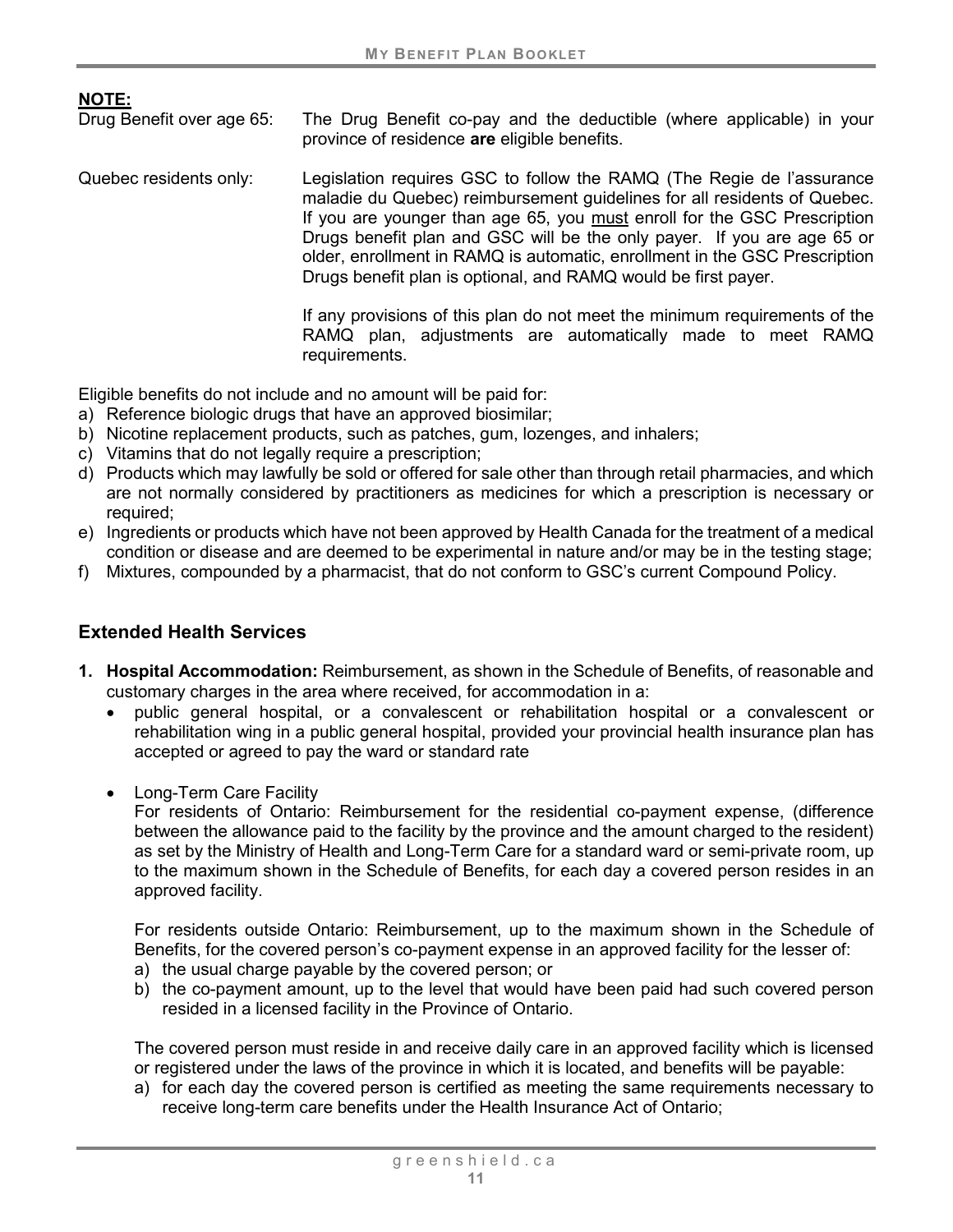- b) on submission of satisfactory proof that if the covered person had resided in the Province of Ontario, such covered person would have been eligible to receive long-term care, and a payment of an allowance for such care would have been made to the facility for the covered person by the Ontario Ministry of Health for each day benefits are claimed;
- c) provided the covered person's provincial health plan agrees to pay the ward or standard rate portion.

Eligible benefits do not include and reimbursement will not be made for:

- a) long-term care in a facility outside Canada;
- b) a covered person eligible for or receiving same or similar benefits from any branch of any federal, provincial or municipal government or any other third party, regardless of whether the covered person has or has not contributed toward providing such benefit;
- c) any expenses incurred in a rest home or retirement home;
- d) any expenses incurred for a covered person admitted to an approved Long-Term Care Facility under 'Spousal Accompaniment'; or
- e) an expense incurred while a covered person is absent from the Long-Term Care Facility; however, they may continue to receive benefits for up to 3 calendar days following admission to a public general hospital (day of admission to hospital plus 2 additional calendar days).
- **2. Hearing Care:** Reimbursement for hearing aids, repairs or replacement parts, if recommended or approved by the attending legally qualified medical practitioner, up to the amount shown in the Schedule of Benefits. No amount will be paid for batteries.
- **3. Medical Items and Services:** When prescribed by a legally qualified medical practitioner unless specified otherwise below, reimbursement for reasonable and customary charges, up to the amount, where applicable, as shown in the Schedule of Benefits for:
	- a) Aids for daily living: such as hospital style beds, including rails and mattresses;
	- b) Footwear, when prescribed by your attending physician, nurse practitioner, podiatrist or chiropodist and dispensed by your podiatrist, chiropodist, chiropractor, orthotist, or pedorthist:
		- i) custom-made foot orthotics or adjustments to custom made foot orthotics;
		- ii) custom-made boots or shoes, adjustments to orthopaedic shoes, or footwear as an integral part of a brace, (subject to a medical pre-authorization);
	- c) Braces, casts;
	- d) Diabetic equipment, such as blood glucose monitors and lancets;
	- e) Medical services, such as diagnostic tests, X-rays and laboratory tests;
	- f) Incontinence/Ostomy, such as catheter supplies and ostomy supplies;
	- g) Mobility aids, such as canes, crutches, walkers and wheelchairs (including wheelchair batteries);
	- h) Prosthetics, such as standard arm, hand, leg, foot, breast, eye and larynx;
	- i) Respiratory/Cardiology equipment, such as compressors, inhalant devices, tracheotomy supplies and oxygen;
	- j) Compression stockings and compression pumps;
	- k) Wigs, for temporary or permanent hair loss as a result of a medical condition due to chemotherapy or radiation.

#### Notes:

- Some items may require pre-authorization.
- Items that must be fitted to a covered person are not eligible for online purchase.

To confirm eligibility prior to purchasing or renting equipment, submit a Pre-Authorization Form to GSC.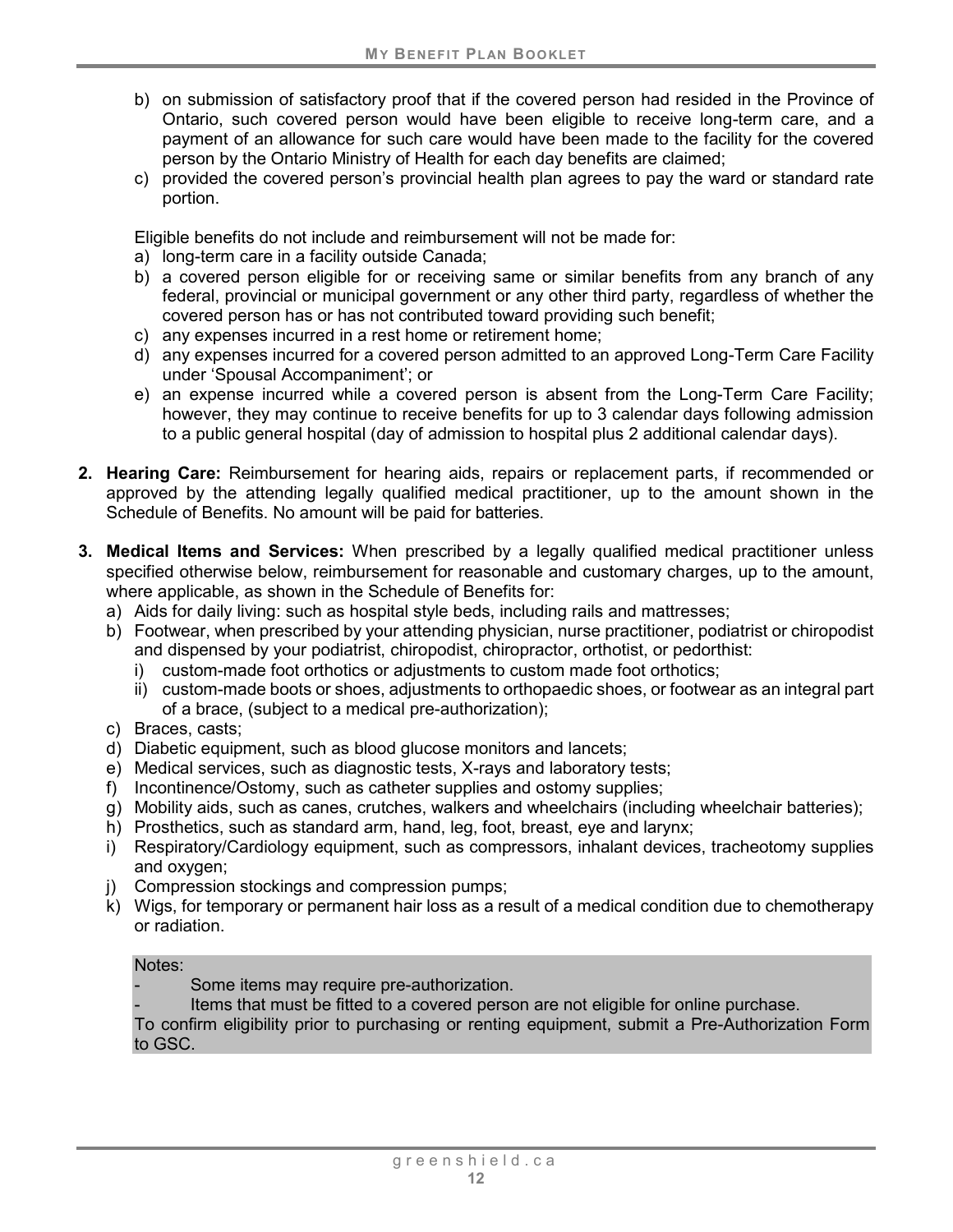#### **Limitations**

- a) The rental price of durable medical equipment will not exceed the purchase price. GSC's decision to purchase or rent will be based on the legally qualified medical practitioner's estimate of the duration of need as established by the original prescription. Rental authorization may be granted for the prescribed duration. Equipment that has been refurbished by the supplier for resale is not an eligible benefit;
- b) Durable medical equipment must be appropriate for use in the home, able to withstand repeated use and generally not useful in the absence of illness or injury;
- c) When deluxe medical equipment is a covered benefit, reimbursement will be made only when deluxe features are required in order for the covered person to effectively operate the equipment. Items that are not primarily medical in nature or that are for comfort and convenience are not eligible.
- **4. Emergency Transportation:** Reimbursement for professional land or air ambulance to the nearest hospital equipped to provide the required treatment, when medically required as the result of an injury, illness or acute physical disability.
- **5. Private Duty Nursing in the Home:** Reimbursement for the services of a Registered Nurse (R.N.) or Registered Practical Nurse/Licensed Practical Nurse (R.P.N./L.P.N.) in the home on a visit or shift basis when prescribed by your attending physician, up to the amount shown in the Schedule of Benefits. No amount will be paid for services which are custodial and/or services which do not require the skill level of a Registered Nurse (R.N.) or Registered Practical Nurse/Licensed Practical Nurse (R.P.N./L.P.N.).

A Pre-Authorization Form for Private Duty Nursing must be completed by the attending physician and submitted to GSC.

**6. Professional Services:** Reimbursement for the services of the practitioners included, up to the amount shown in the Schedule of Benefits, when the practitioner rendering the service is licensed by their provincial regulatory agency or a registered member of a professional association and that association is recognized by GSC. Please contact the GSC Customer Service Centre to confirm practitioner eligibility.

#### **NOTE:**

• Podiatry services are eligible in coordination with your Ontario health insurance plan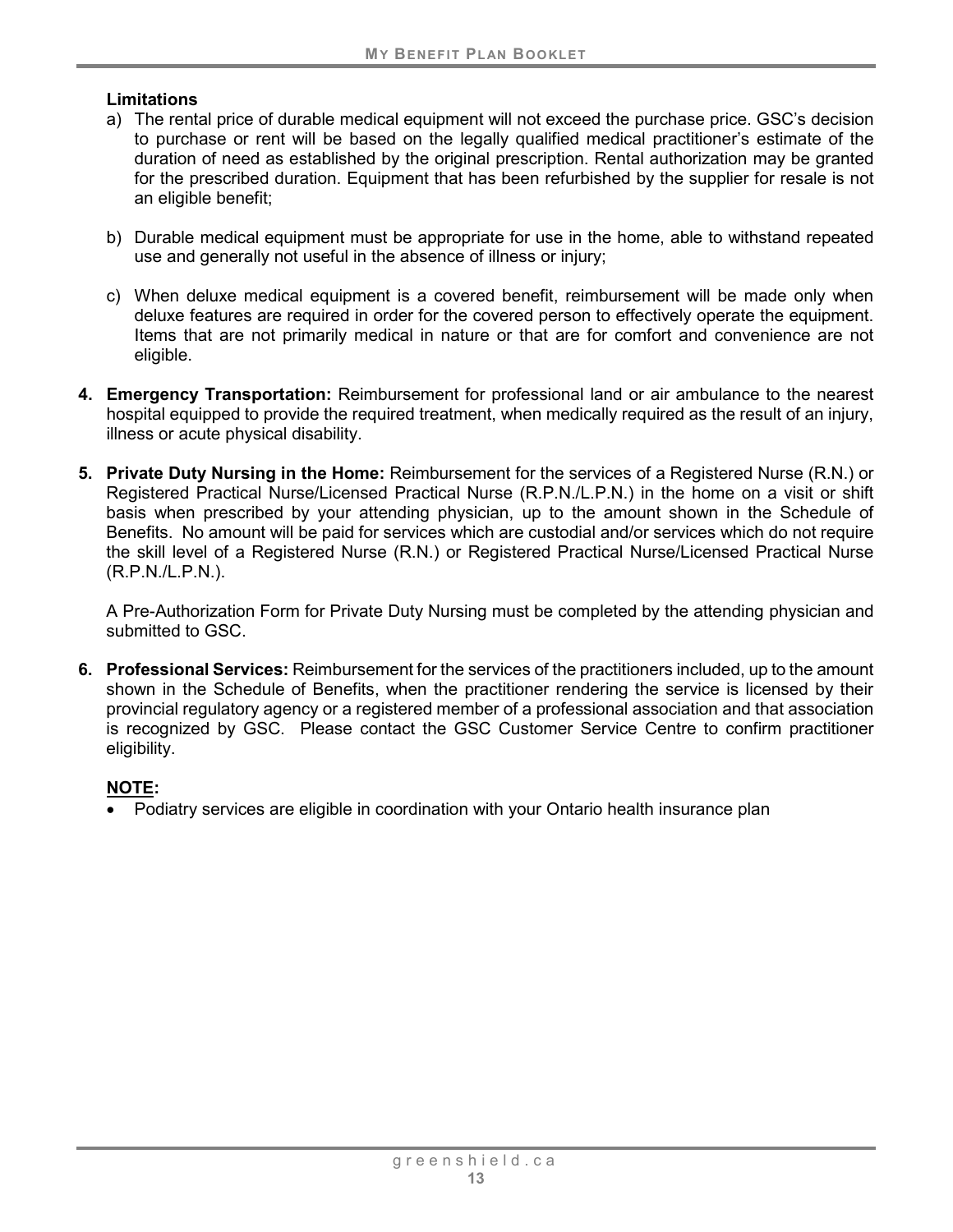**7. Accidental Dental:** Reimbursement for the services of a licensed dental practitioner for dental care when necessitated by a direct blow to the mouth and not by an object wittingly or unwittingly placed in the mouth. The accident must occur while the coverage is in force. When natural teeth have been damaged eligible services are limited to one set of artificial teeth. You must notify GSC immediately following the accident and the treatment must commence within 180 days of the accident.

GSC will not be liable for any services performed after the earlier of a) 365 days following the accident, or b) the date you or your dependent cease to be covered under this plan.

No amount will be paid for periodontia or orthodontia treatments or the repair or replacement of artificial teeth.

Charges will be based on the current Provincial Dental Association Fee Guide for General Practitioners in the province where services are rendered. Approval will be based on the current status and/or benefit level of the covered person at the time that we are notified of the accident. Any change in coverage will alter GSC's liability.

In the event of a dental accident, claims should be submitted under the health benefit plan before submitting them under the dental plan.

- **8. Vision:** Reimbursement for the services performed by a licensed Optometrist, Optician or Ophthalmologist, up to the amounts shown in the Schedule of Benefits, for:
	- a) Prescription eyeglasses or contact lenses.
	- b) Medically necessary contact lenses when visual acuity cannot otherwise be corrected to at least 20/40 in the better eye or when medically necessary due to keratoconus, irregular astigmatism, irregular corneal curvature or physical deformity resulting in an inability to wear normal frames.
	- c) Optometric eye examinations for visual acuity performed by a licensed optometrist, ophthalmologist or physician (available only in those provinces where eye examinations are not covered by the provincial health insurance plan);
	- d) Replacement parts for prescription eyeglasses.
	- e) Laser eye surgery.
	- f) Plano sunglasses prescribed by a legally qualified medical practitioner for the treatment of specific ophthalmic diseases or conditions.

Eligible benefits do not include and no amount will be paid for:

- a) Medical or surgical treatment, except for laser eye surgery;
- b) Special or unusual procedures such as, but not limited to, orthoptics, vision training, subnormal vision aids and aniseikonic lenses;
- c) Follow-up visits associated with the dispensing and fitting of contact lenses;
- d) Charges for eyeglass cases.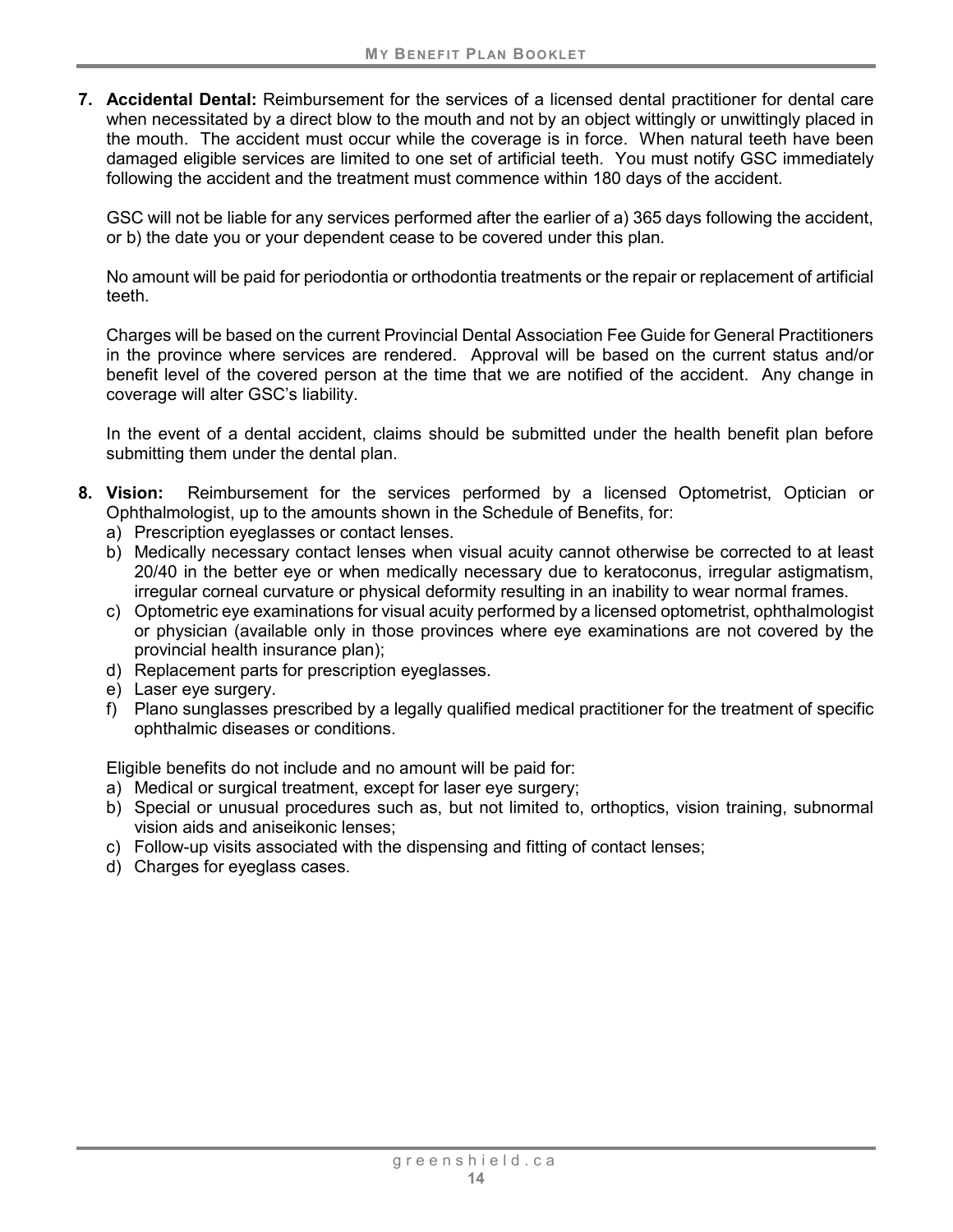## **Health Exclusions**

Eligible benefits do not include and reimbursement will not be made for:

- 1. Services or supplies received as a result of disease, illness or injury due to:
	- a) an act of war, declared or undeclared;
	- b) participation in a riot or civil commotion; or
	- c) attempting to commit or committing a criminal offence or illegal act;
- 2. Services or supplies provided while serving in the armed forces of any country;
- 3. Failure to keep a scheduled appointment with a legally qualified medical or dental practitioner;
- 4. Any treatment, drug, service, or supply received outside of Canada on a non-emergency basis.
- 5. Charges for the translation or completion of any claim forms and/or insurance reports;
- 6. Any form of medical cannabis for the treatment of any medical condition, regardless of whether it is authorized by way of a medical document or prescription from a legally-authorized medical practitioner and obtained from a Health Canada-licensed producer pursuant to any federal or provincial legislation or regulation regarding access to and/or distribution of medical cannabis;
- 7. Any specific treatment or drug which:
	- a) does not meet accepted standards of medical, dental or ophthalmic practice, including charges for services or supplies which are experimental in nature;
	- b) is not considered to be effective (either medically or from a cost perspective) as determined by GSC's drug review process regardless if Health Canada has approved the drug;
	- c) is an adjunctive drug prescribed in connection with any treatment or drug that is not an eligible service;
	- d) is administered in a hospital or is required to be administered in a hospital in accordance with Health Canada's approved indication for use;
	- e) is not dispensed by the pharmacist in accordance with the payment method shown under the Prescription Drugs benefit;
	- f) is not being used and/or administered in accordance with Health Canada's approved indication for use, even though such drug or procedure may customarily be used in the treatment of other illnesses or injuries (i.e., off-label use);
- 8. Services or supplies that:
	- a) are not recommended, provided by or approved by the attending legally qualified (in the opinion of GSC) medical practitioner or dental practitioner as permitted by law;
	- b) are legally prohibited by the government from coverage;
	- c) you are not obligated to pay for or for which no charge would be made in the absence of benefit coverage or for which payment is made on your behalf by a not-for-profit prepayment association, insurance carrier, third party administrator, like agency or a party other than GSC, your plan sponsor or you;
	- d) are provided by a health practitioner whose license by the relevant provincial regulatory and/or professional association has been suspended or revoked;
	- e) are not provided by a designated provider of service in response to a prescription issued by a legally qualified health practitioner;
	- f) are used solely for recreational or sporting activities and which are not medically necessary for regular activities;
	- g) are primarily for cosmetic or aesthetic purposes, or are to correct congenital malformations;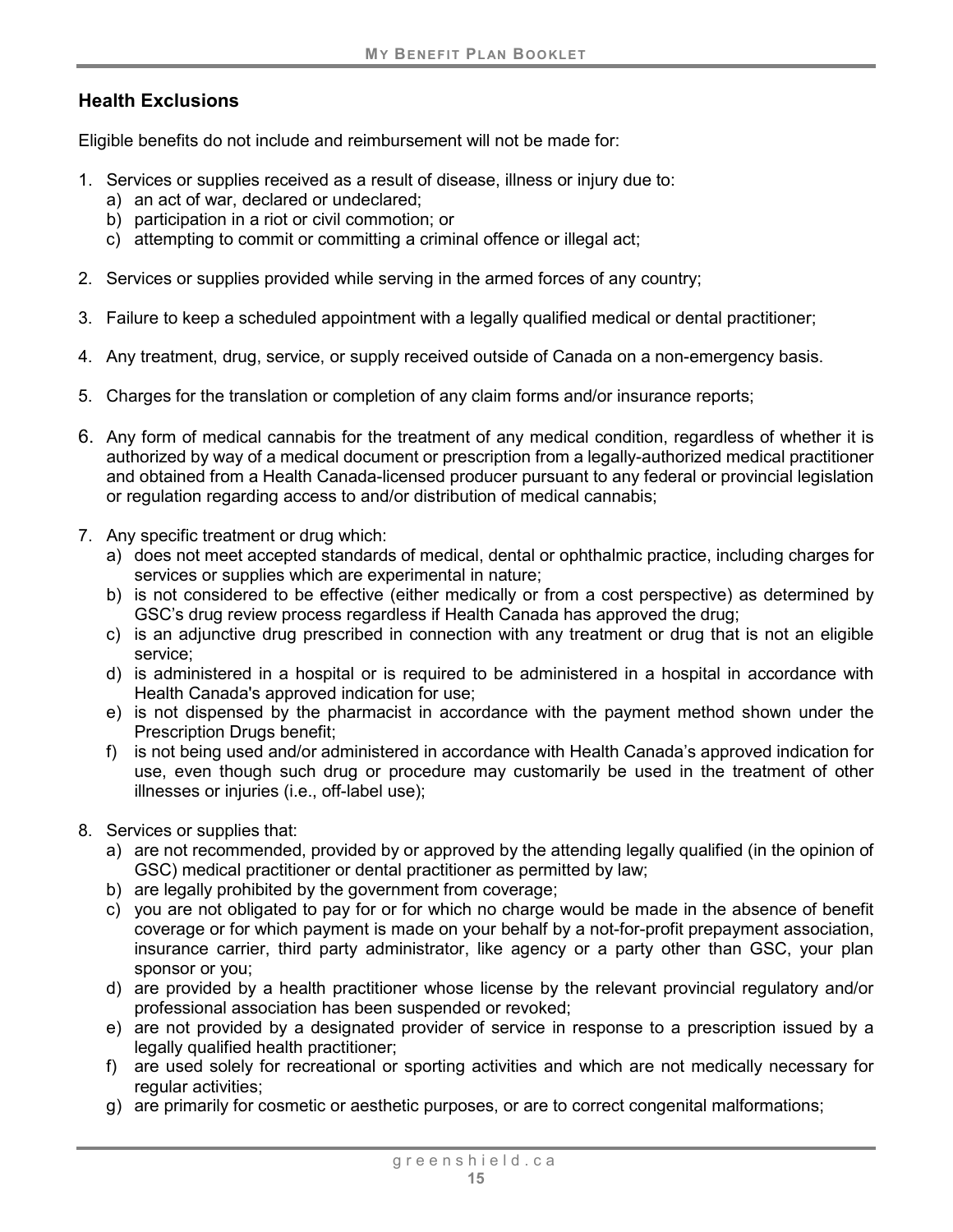- h) are provided by an immediate family member related to you by birth, adoption, or by marriage and/or a practitioner who normally resides in your home. An immediate family member includes a parent, spouse, child or sibling;
- i) are provided by your plan sponsor and/or a practitioner employed by your plan sponsor, other than as part of an employee assistance plan;
- j) are a replacement of lost, missing or stolen items, or items that are damaged due to negligence. Replacements are eligible when required due to natural wear, growth or relevant change in your medical condition but only when the equipment/prostheses cannot be adjusted or repaired at a lesser cost and the item is still medically required;
- k) are video instructional kits, informational manuals or pamphlets;
- l) are for medical or surgical audio and visual treatment;
- m) are special or unusual procedures such as, but not limited to, orthoptics, vision training, subnormal vision aids and aniseikonic lenses;
- n) are delivery and transportation charges;
- o) are for Insulin pumps and supplies (unless otherwise covered under the plan);
- p) are for medical examinations, audiometric examinations or hearing aid evaluation tests;
- q) are batteries, unless specifically included as an eligible benefit;
- r) are a duplicate prosthetic device or appliance;
- s) are from any governmental agency which are obtained without cost by compliance with laws or regulations enacted by a federal, provincial, municipal or other governmental body;
- t) would normally be paid through any provincial health insurance plan, Workplace Safety and Insurance Board or tribunal, the Assistive Devices Program or any other government agency, or which would have been payable under such a plan had proper application for coverage been made, or had proper and timely claims submission been made;
- u) were previously provided or paid for by any governmental body or agency, but which have been modified, suspended or discontinued as a result of changes in provincial health plan legislation or de-listing of any provincial health plan services or supplies;
- v) may include but are not limited to, drugs, laboratory services, diagnostic testing or any other service which is provided by and/or administered in any public or private health care clinic or like facility, medical practitioner's office or residence, where the treatment or drug does not meet the accepted standards or is not considered to be effective (either medically or from a cost perspective, based on Health Canada's approved indication for use);
- w) are provided by a medical practitioner who has opted out of any provincial health insurance plan and the provincial health insurance plan would have otherwise paid for such eligible service;
- x) relates to treatment of injuries arising from a motor vehicle accident; Note: Payment of benefits for claims relating to automobile accidents for which coverage is available under a motor vehicle liability policy providing no-fault benefits will be considered only if–
	- i) the service or supplies being claimed is not eligible; or
	- ii) the financial commitment is complete;
	- A letter from your automobile insurance carrier will be required;
- y) are cognitive or administrative services or other fees charged by a provider of service for services other than those directly relating to the delivery of the service or supply.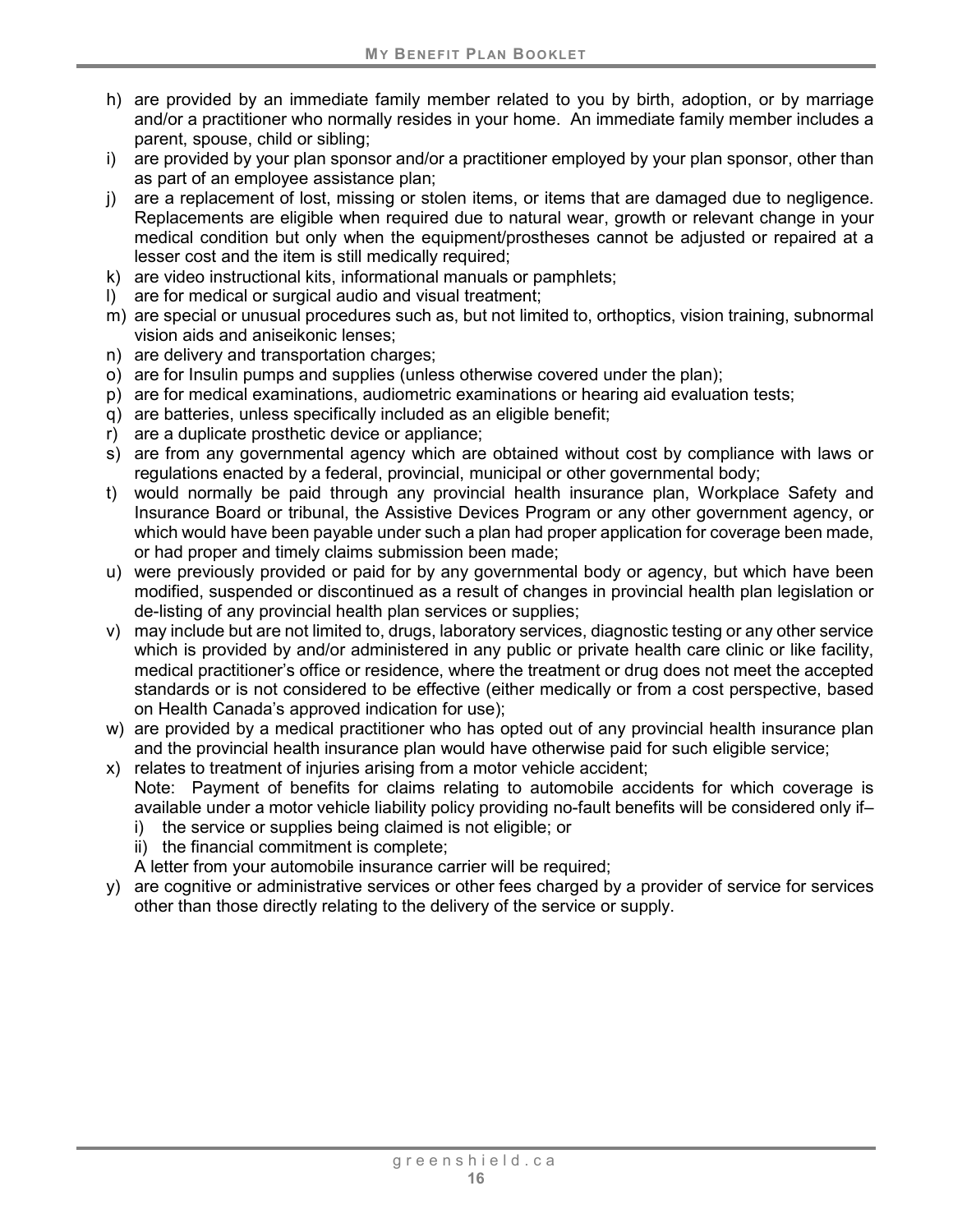# <span id="page-22-0"></span>**TRAVEL**

- **Important: This Travel benefit includes requirements, limitations, and exclusions that can affect eligibility and/or reimbursement of incurred expenses. You must be accurate and complete in your dealings with GSC at all times. Please take the time to read through this benefit before you travel to ensure you are aware of the terms and conditions, making note of the following:**
- With the exception of the "**Referral Services**", this Travel benefit is an **emergency** medical benefit only and provides coverage while you are temporarily outside of your regular province/territory of residence for vacation, education, or business reasons. It does not cover any non-emergency, elective, cosmetic, or experimental treatment, surgery, procedure, or any other service a covered person chooses to have performed outside of his or her home province/territory – whether pre-planned or not.
- GSC reserves the right to review your medical information at the time of claim. Any invasive or investigative procedures must be pre-approved by GSC Travel Assistance. If the covered person is the patient and it is medically impossible for the covered person to call prior to obtaining emergency treatment, it is extremely important to have someone call GSC Travel Assistance on the covered person's behalf within 48 hours. If GSC Travel Assistance is not notified within the first 48 hours, reimbursement of incurred expenses may be limited to **the lesser of** the amount of only those expenses incurred within the first 48 hours of any and each treatment/incident **or** the plan maximum. This means the covered person will be responsible for all expenses thereafter.

<span id="page-22-1"></span>**Emergency** means a sudden and unforeseen Medical Condition that requires Treatment. An emergency no longer exists when the evidence reviewed by GSC Travel Assistance indicates that no further Treatment is required at destination or you are able to return to your province/territory of residence for further Treatment. If GSC Travel Assistance determines that you transfer to another facility or return to your home province/territory of residence, and you choose not to, the benefits will not be paid for further medical treatment and coverage will be limited for unrelated events.

Emergency excludes Treatment of a **Pre-existing Condition** that was not completely **Stable** for the 90 day period immediately preceding the covered person's departure.

**Pre-existing Condition** means any Medical Condition that exists prior to the date of the covered person's departure.

**Medical Condition** means any disease, illness or injury (including symptoms of undiagnosed conditions).

<span id="page-22-2"></span>A Medical Condition is considered **Stable** when all of the following statements are true during the 90-day period immediately preceding the date of the covered person's departure.

- a) There has not been any new Treatment prescribed or recommended, or change(s) to existing Treatment (including stoppage in Treatment), and
- b) The Medical Condition has not become worse, and
- c) There has not been any new, more frequent, or more severe symptoms, and
- d) There has been no hospitalization or referral to a specialist, and
- e) There have not been any tests, investigation or Treatment recommended, but not yet complete, nor any outstanding test results, and
- f) There is no planned or pending treatment, and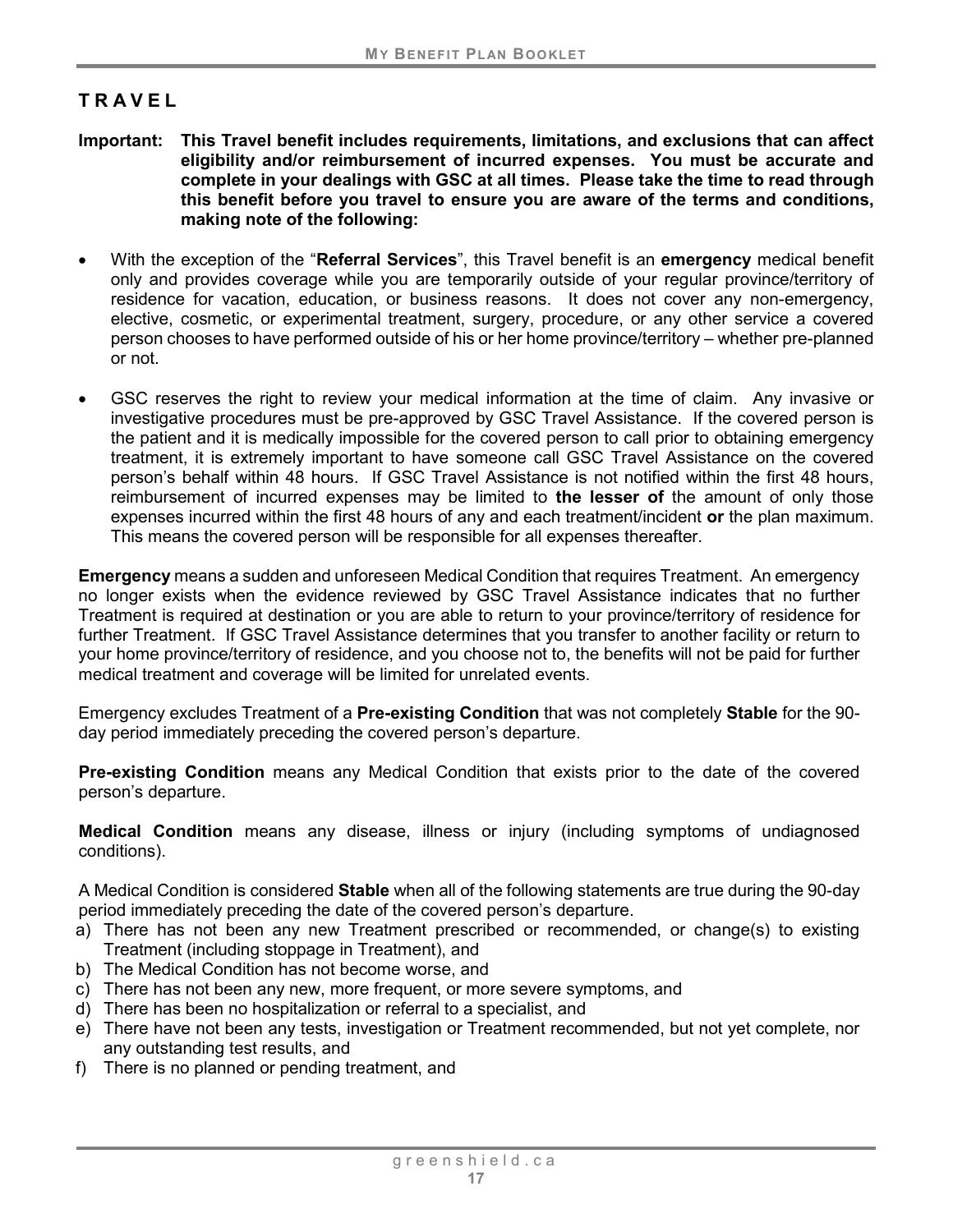- g) There has not been any change to an existing prescribed drug (including an increase, decrease, or stoppage to prescribed dosage), or any recommendation or starting of a new prescription drug. The following are not considered changes to existing prescribed drug Treatment.
	- i. Routine dosage adjustments of Coumadin, Warfarin, or insulin, as long as these medications have not been newly prescribed or stopped;
	- ii. A change from a brand name to a generic equivalent product as long as the dosage is the same – including a transition from a biologic to a biosimilar product;
	- iii. A decrease in the dosage of a medication due to the improvement of a condition

#### **All of the above conditions must be met during the 90-day period prior to the covered person's departure in order for a Medical Condition to be considered Stable.**

<span id="page-23-0"></span>**Treat, Treated, Treatment** means a procedure prescribed, performed, or recommended by a Physician for a Medical Condition. This includes but is not limited to prescribed medication, investigative testing, and surgery.

- To qualify for benefits, the claimants must be covered by their respective provincial/territorial government health plan or equivalent at the time the expenses are incurred; otherwise, there is no coverage under this benefit.
- Eligible travel benefits will be considered based on the reasonable and customary charges in the area where they were received, less the amount payable by your provincial/territorial health insurance plan, if your province provides such coverage.
- All dollar maximums and limitations are stated in Canadian currency. Reimbursement will be made in Canadian funds or U.S. funds for both providers and plan members, based on the country of the payee. For payments that require currency conversion, the rate of exchange used will be the rate in effect on the date of service of the claim.
- Eligible benefits are limited to the maximum days per trip shown in the Summary of Benefits commencing with the date of departure from your province/territory of residence. If you are hospitalized on the last day shown in the Summary of Benefits, your benefits will be extended until the date of discharge.

Eligible travel expenses include the following:

- **1. Hospital services and accommodation** up to a standard ward rate in a public general hospital;
- **2. Medical/surgical services** rendered by a legally qualified physician or surgeon to relieve the symptoms of, or to cure an unforeseen illness or injury;
- **3. Emergency Transportation**
	- **Land ambulance** to the nearest qualified medical facility
	- **Air ambulance -** the cost of air evacuation (including a medical attendant when necessary) between hospitals and for hospital admission into Canada when approved in advance by your provincial/territorial health insurance plan, or to the nearest qualified medical facility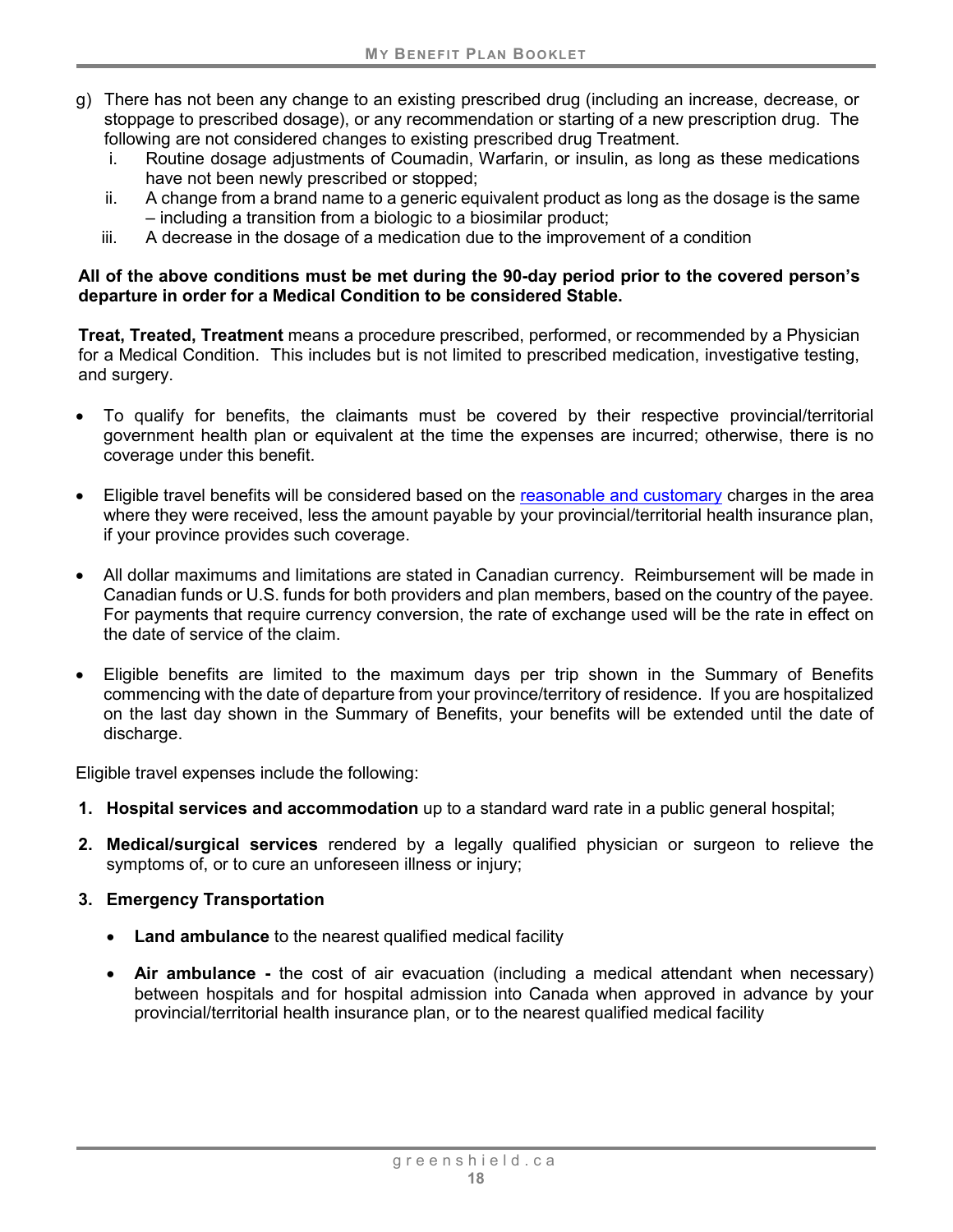- **4. Referral services** (a) hospital services and accommodation, up to a standard ward rate in a public general hospital, and/or (b) medical surgical services rendered by a legally qualified physician or surgeon:
	- **Prior to the commencement of any referral treatment, written pre-authorization** from your provincial/territorial health insurance plan and GSC **must be obtained**. Your provincial/territorial health insurance plan may cover this referral benefit entirely. You must provide GSC with a letter from your attending physician stating the reason for the referral, and a letter from your provincial/territorial health insurance plan outlining their liability. **Failure to comply in obtaining pre-authorization will result in non-payment**
- **5. Services of a registered private nurse** up to a maximum of \$5,000 per calendar year, at the reasonable and customary rate charged by a qualified Registered Nurse (R.N.) registered in the jurisdiction in which treatment is provided. You must contact GSC Travel Assistance for pre-approval;
- **6. Diagnostic laboratory tests and X-rays** when prescribed by the attending physician. Except in emergency situations, GSC Travel Assistance must pre-approve these services (i.e. cardiac catheterization or angiogram, angioplasty and bypass surgery);
- **7. Reimbursement of prescriptions** for drugs, serums and injectables which require a prescription by law and are prescribed by a legally qualified medical practitioner (vitamins, patent and proprietary drugs are excluded). Submit to GSC Travel Assistance the original paid receipt from the pharmacist, physician or hospital outside your province/territory of residence showing the name of the prescribing physician, prescription number, name of preparation, date, quantity and total cost;
- **8. Medical appliances** including casts, crutches, canes, slings, splints and/or the temporary rental of a wheelchair when deemed medically necessary and required due to an accident which occurs, and when the devices are obtained outside your province/territory of residence;
- **9. Treatment by a dentist** only when required due to a direct accidental blow to the mouth up to a maximum of \$2,000. Treatments (prior to and after return) must be provided within 90 days of the accident. Details of the accident must be provided to GSC Travel Assistance along with dental X-rays;
- **10. Coming Home** when your emergency illness or injury is such that:
	- GSC Travel Assistance specifies in writing that you should immediately return to your province/territory of residence for immediate medical attention, reimbursement will be made for the extra cost incurred for the purchase of a one-way economy airfare, plus the additional economy airfare if required to accommodate a stretcher, to return you by the most direct route to the major air terminal nearest the departure point in your province/territory of residence

This benefit assumes that you are not holding a valid open-return air ticket. Charges for upgrading, departure taxes, cancellation penalties or airfares for accompanying family members or friends are not included;

• GSC Travel Assistance or commercial airline stipulates in writing that you must be accompanied by a qualified medical attendant, reimbursement will be made for the cost incurred for one round trip economy airfare and the reasonable and customary fee charged by a medical attendant who is not your relative by birth, adoption or marriage and is registered in the jurisdiction in which treatment is provided, plus overnight hotel and meal expenses if required by the attendant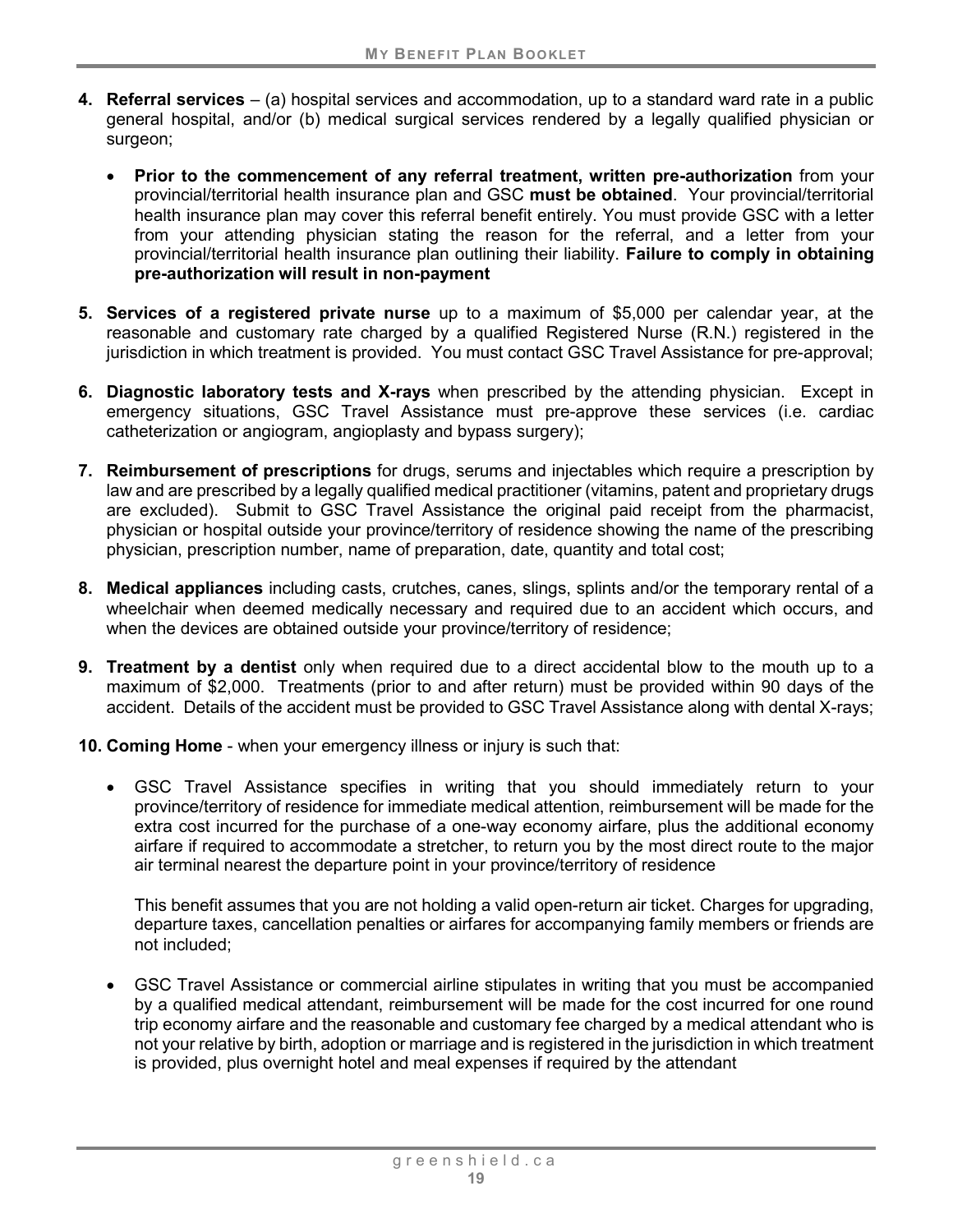- **11. Cost of returning your personal use motor vehicle** to your residence or nearest appropriate vehicle rental agency when you are unable to due to sickness, physical injury or death, up to a maximum of \$1,000 per trip. GSC Travel Assistance requires original receipts for costs incurred, i.e. gasoline, accommodation and airfares;
- **12. Meals and accommodation** up to \$1,500 (maximum of \$150 per day for up to 10 days) will be reimbursed for the extra costs of commercial hotel accommodation and meals incurred by you when you remain with a travelling companion or a person included in the "family" coverage, when the trip is delayed or interrupted due to an illness, accidental injury to or death of a travelling companion. This must be verified in writing by the attending legally qualified physician or surgeon and supported with original receipts from commercial organization;
- **13. Transportation to the bedside** including round trip economy airfare by the most direct route from your province/territory of residence, for any one spouse, parent, child, brother or sister, and up to \$150 per day for a maximum of 5 days for meals and accommodation at a commercial establishment will be paid for that family member to:
	- be with you or your covered dependent when confined in hospital. This benefit requires that the covered person must eventually be an inpatient for at least 7 days outside your province/territory of residence, plus the written verification of the attending physician that the situation was serious enough to have required the visit
	- identify a deceased prior to release of the body
- **14. Return airfare** if the personal use motor vehicle of you or your covered dependent is stolen or rendered inoperable due to an accident, reimbursement will be made for the cost of a one-way economy airfare to return you by the most direct route to the major airport nearest your departure point in your province/territory of residence. An official report of the loss or accident is required;
- **15. Return of deceased** up to a maximum of \$5,000 toward the cost of embalming or cremation in preparation for homeward transportation in an appropriate container of yourself or your covered dependent when death is caused by illness or accident. The body will be returned to the major airport nearest the point of departure in your province/territory of residence. The benefit excludes the cost of a burial coffin or any funeral-related expenses, makeup, clothing, flowers, eulogy cards, church rental, etc;

### **GSC TRAVEL ASSISTANCE SERVICE**

The following services are available 24 hours per day, 7 days per week through GSC's international medical service organization.

#### **These services include:**

- Access to Pre-trip Assistance (prior to departure): Canada Direct Calling Codes; information about vaccinations; government issued travel advisories; and VISA/document requirements for entry into country of destination
- Multilingual assistance
- Assistance in locating the nearest, most appropriate medical care
- International preferred provider networks
- Medical consultation and monitoring to review appropriateness and quality of medical care
- Assistance in establishing contact with family, personal physician and employer as appropriate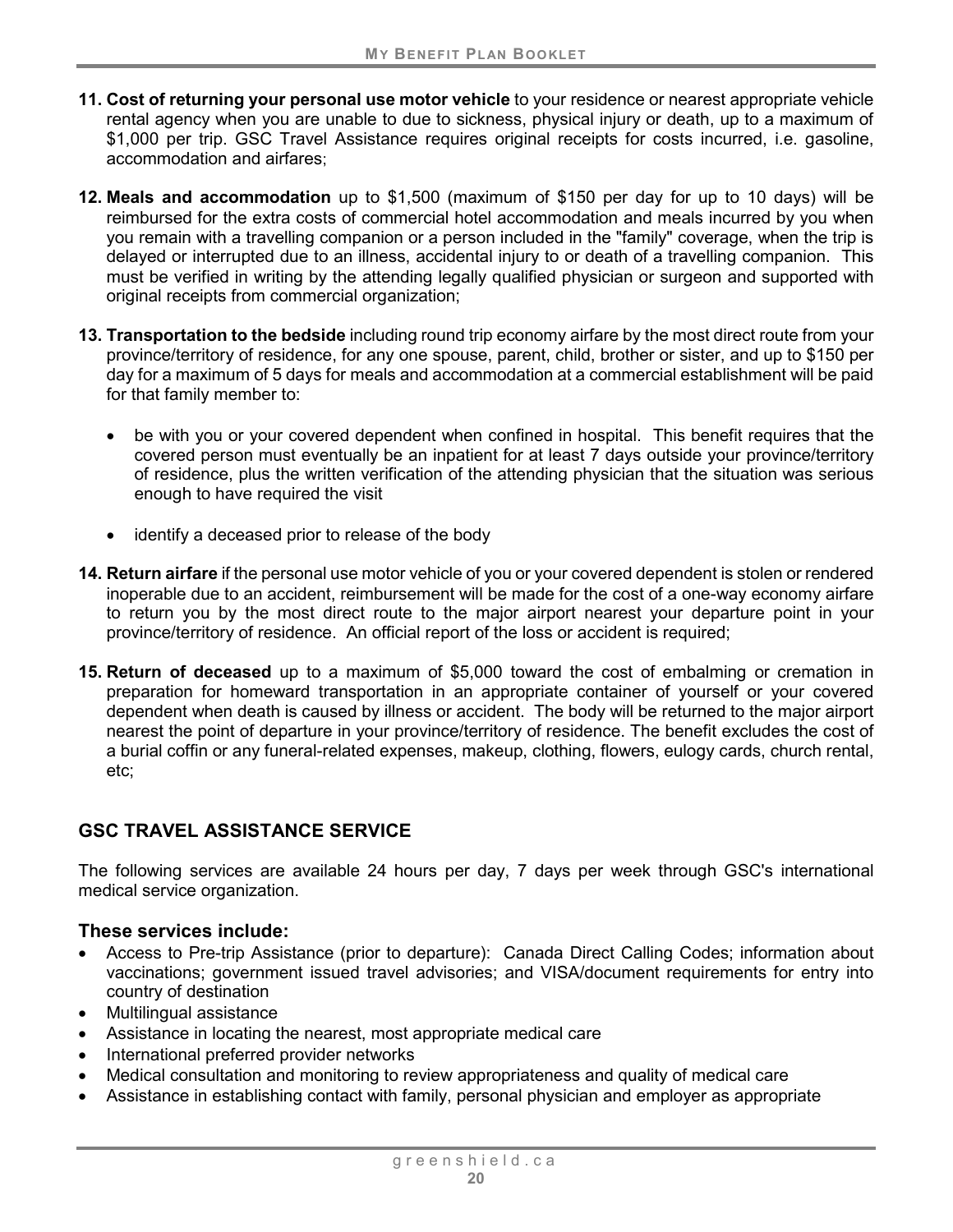- Monitoring of progress during treatment and recovery and confirming when the patient is medically fit for transportation when a transfer or repatriation is necessary
- Emergency message transmittal services
- Translation services and referrals to local interpreters as necessary, pertaining to the medical emergency
- Verification of coverage facilitating entry and admissions into hospitals and other medical care providers
- Special assistance regarding the co-ordination of direct claims payment
- Co-ordination of embassy and consular services
- Management, arrangement and co-ordination of emergency medical transportation and evacuation as necessary
- Management, arrangement and co-ordination of repatriation of remains
- Special assistance in making arrangements for interrupted and disrupted travel plans resulting from emergency situations to include:
	- the return of unaccompanied travel companions
	- travel to the bedside of a stranded person
	- rearrangement of ticketing due to accident or illness and other travel related emergencies
	- the return of a stranded personal use motor vehicle and related personal items
- Knowledgeable legal referral assistance
- Co-ordination of securing bail bonds and other legal instruments
- Guidance in replacing lost or stolen travel documents including passports
- Courtesy assistance in securing incidental aid and other travel related services

#### **How Travel Assistance Service Works**

For assistance dial **1.800.936.6226** within Canada and the United States or call collect **0.519.742.3556**  when traveling outside Canada and the United States. These numbers appear on your GSC Identification Card.

Quote your GSC Identification Number, found on your GSC Identification Card, and explain your medical emergency. **You must always be able to provide your GSC Identification Number and your provincial/territorial health insurance plan number.**

A multilingual Assistance Specialist will provide direction to the best available medical facility or legally qualified physician able to provide the appropriate care.

Upon admission to a hospital or when consulting a legally qualified physician or surgeon for major emergency treatment, GSC Travel Assistance will guarantee the provider (hospital, clinic or physician), that you have the required provincial/territorial health insurance plan coverage and GSC travel benefits as detailed above.

GSC Travel Assistance will follow your progress to ensure that you are receiving the best available medical treatment. GSC Travel Assistance also keeps in constant communication with your family physician and your family, depending on the severity of your condition.

When calling collect while travelling outside Canada and the United States, you may require a Canada Direct Calling Code. In the event that a collect call is not possible, keep your receipts for phone calls made to GSC Travel Assistance and submit them for reimbursement upon your return to Canada.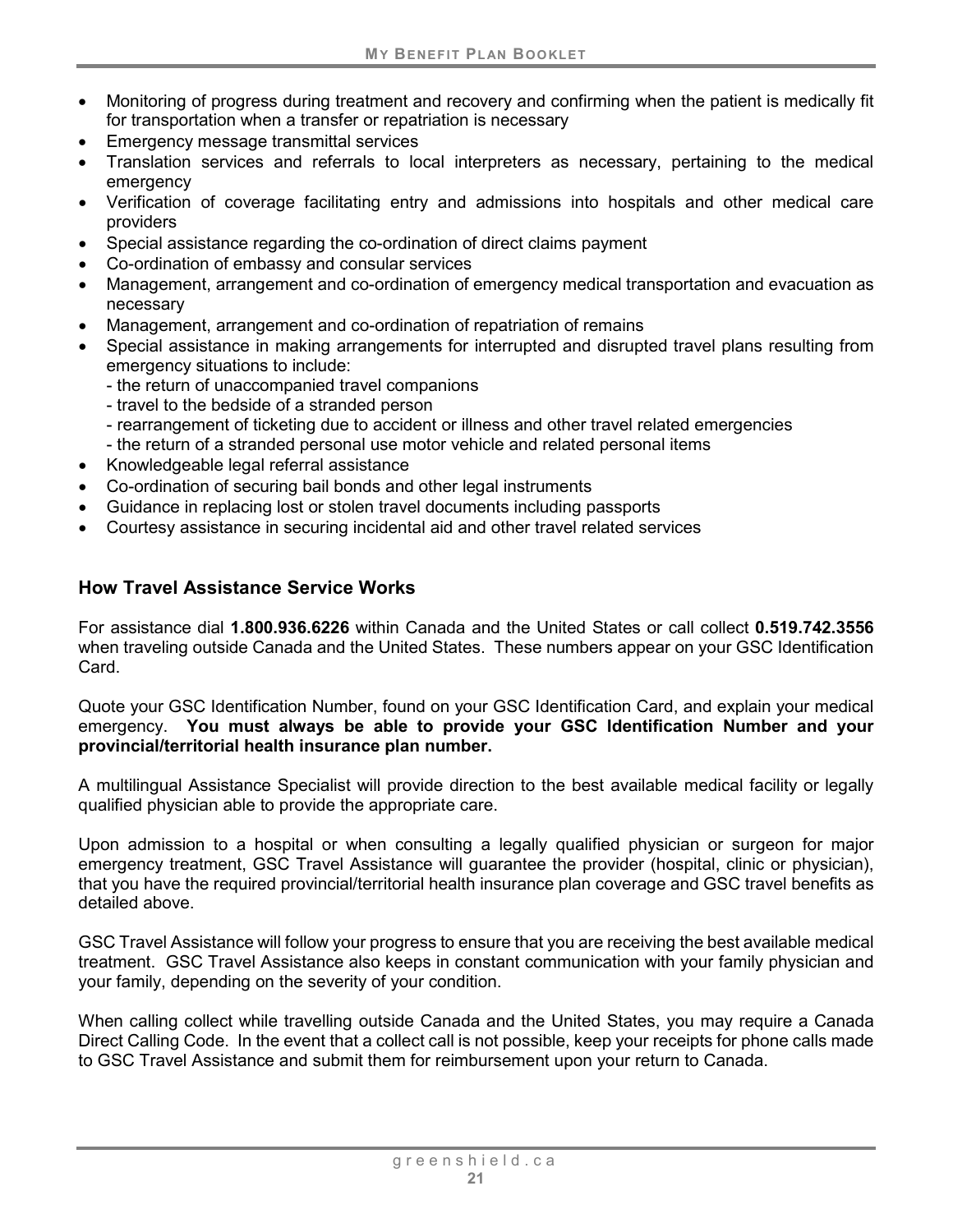# **Travel Limitations**

- 1. Coverage becomes effective at the time you or your dependent crosses the provincial/territorial border departing from their province/territory of residence and terminates upon crossing the border returning to their province/territory of residence on the return home. If traveling by air, coverage becomes effective at the time the aircraft takes off in the province/territory of residence and terminates when the aircraft lands in the province/territory of residence on the return home.
- 2. GSC Travel Assistance must be notified **before** obtaining [Emergency](#page-22-1) [Treatment](#page-23-0) in order for GSC Travel Assistance to:
	- confirm coverage; and
	- provide pre-approval of treatment.

If it is medically impossible for the covered person to call prior to obtaining Emergency Treatment, GSC Travel Assistance requires either the covered person or someone on behalf of the covered person to call GSC Travel assistance within 48 hours of commencement of treatment.

If GSC Travel Assistance is not notified before the Emergency Treatment was received, benefits will be limited to **the lesser of** the amount of only those expenses incurred within the first 48 hours of any and each treatment/incident **or** the plan maximum. This mean you will be responsible for all expenses thereafter.

- 3. After your medical emergency treatment has started, GSC Travel Assistance must assess and preapprove additional medical treatment. If you undergo tests as part of a medical investigation, treatment or surgery, obtain treatment or undergo surgery that is not pre-approved, your claim will not be paid. This includes invasive testing, surgery, cardiac catheterization, other cardiac procedures, transplants, MRI.
- 4. Repatriation is mandatory when GSC Travel Assistance determines that the covered person should transfer to another facility or return to the home province/territory of residence for treatment, or at the end of the emergency. If you choose not to return:
	- no benefits will be paid for any further medical treatment;
	- no benefits will be paid for any recurrence or complications related directly or indirectly to the Medical Condition that caused the emergency; and
	- for the remainder of the trip, coverage will be limited to Medical Conditions completely unrelated to the Medical Condition that caused the emergency.
- 5. Air ambulance services will only be eligible if:
	- they are pre-approved by GSC Travel Assistance;
	- there is a medical need for you or your dependent to be confined to a stretcher or for a medical attendant to accompany you during the journey;
	- you or your dependent are admitted directly to a hospital in your province/territory of residence, and
	- medical reports or certificates from the dispatching and receiving legally qualified physicians are submitted to GSC Travel Assistance; and
	- proof of payment (including air ticket vouchers or air carrier invoices) is submitted to GSC Travel Assistance
- 6. If planning to travel in areas of political or civil unrest, or in areas where the Canadian government has issued a formal travel warning regarding non-essential travel, contact GSC Travel Assistance for pretravel advice, as they may be unable to guarantee assistance services.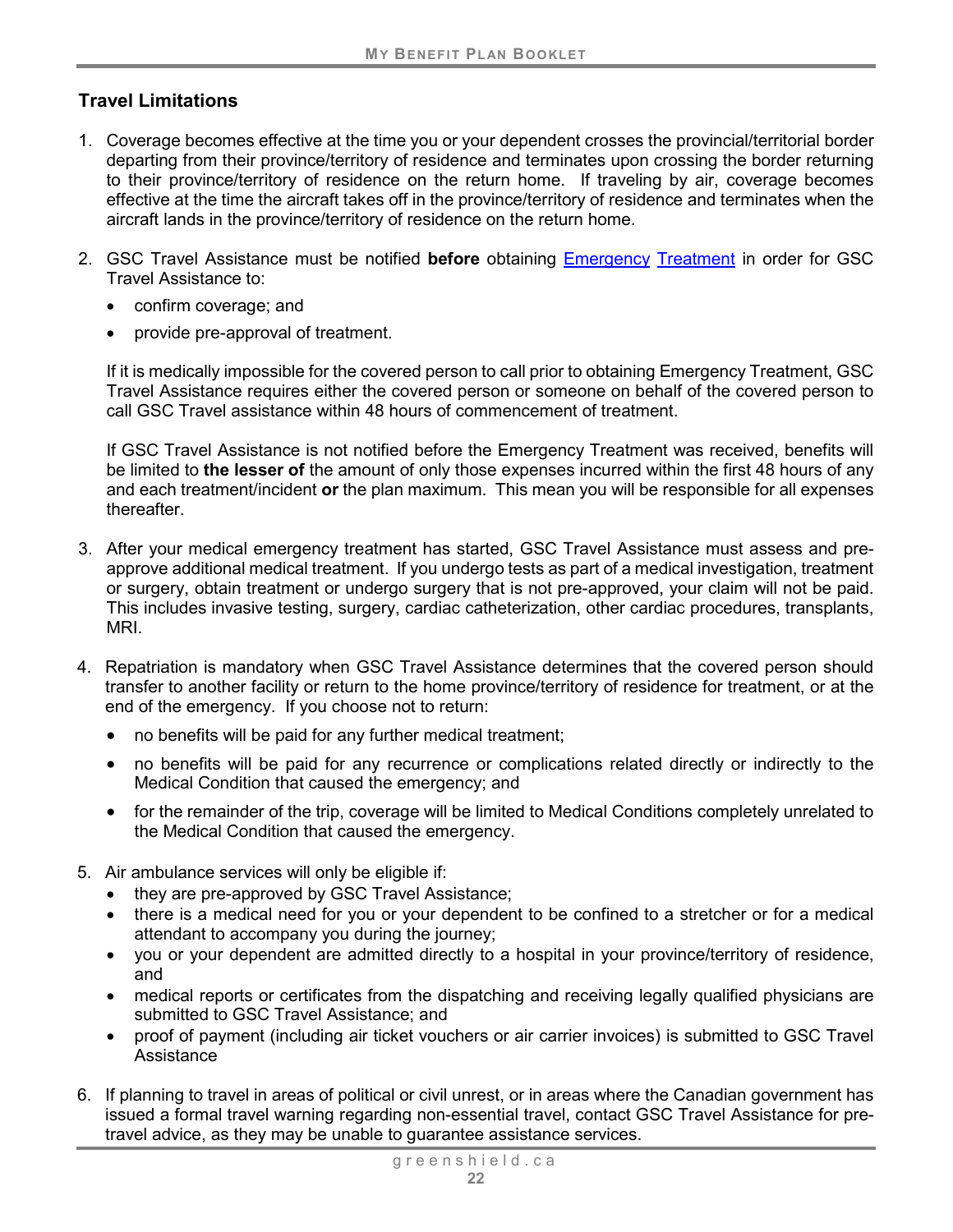- 7. GSC Travel Assistance reserves the right, without notice, to suspend, curtail or limit its services in any area if any of the following occur:
	- political or civil unrest, rebellion, riot, or military uprising;
	- labour disturbance or strike,
	- act of God; or
	- refusal of authorities in a foreign country to permit GSC Travel Assistance to provide service.

This includes travel if when you booked your trip (including delay of travel), or before your departure date, the Canadian government issued a formal travel warning advising Canadians to avoid either all travel or all non-essential travel regarding the country, region, city, or other key components of your travel arrangements (e.g., cruise ship) due to a likely or actual epidemic or pandemic.

In this limitation, non-essential travel means anything other than a significant medical or family emergency, such as the death of a family member.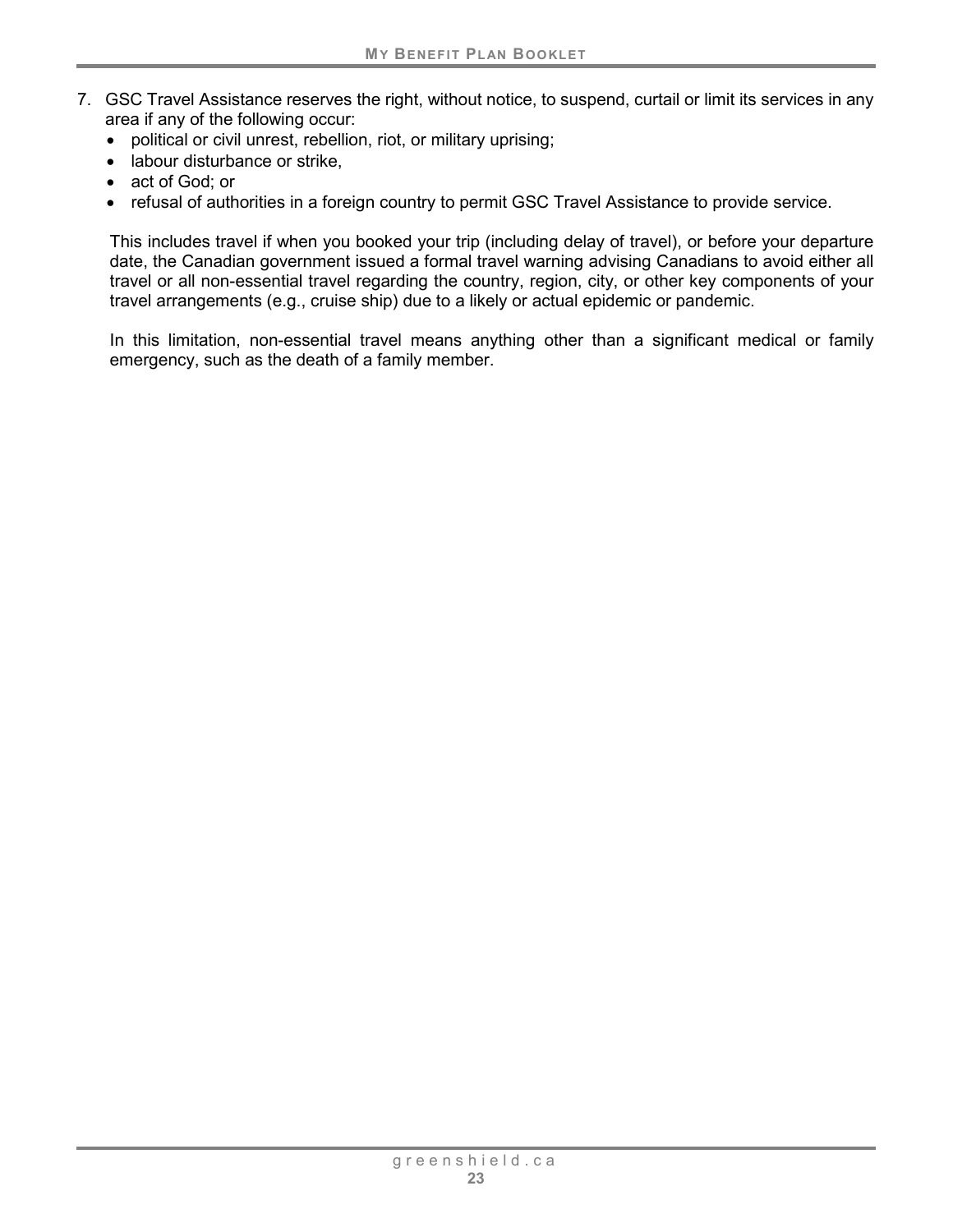# **Travel Exclusions**

In addition to the Health Exclusions, Travel claims will not be paid for the following.

- 1. Any expenses incurred for the treatment related directly or indirectly to a Pre-existing Medical Condition that, at the time of your departure from your province/territory of residence and the 90-day period immediately preceding your departure from your province/territory of residence:
	- a) was not, completely stable in the professional opinion of GSC Travel Assistance Team;
	- b) where medical evidence suggested a reasonable expectation that treatment or hospitalization could be required while traveling; or
	- c) a physician advised the covered person not to travel.

GSC Travel Assistance reserves the right to review the covered person's medical information at the time of claim. A physician's opinion that the covered person was fit to travel does not override or eliminate the requirement for the covered person to satisfy all the conditions of [Stable.](#page-22-2)

- 2. Any expenses submitted if the covered person or anyone acting on behalf of a covered person attempts to deceive GSC Travel Assistance, or makes a fraudulent, false, or exaggerated statement or claim.
- 3. Any expenses incurred for any services received that:
	- a) were not required to treat an [Emergency;](#page-22-1)
	- b) were not recommended by a legally qualified physician or surgeon;
	- c) are not covered under your provincial/territorial health insurance plan; or
	- d) are normally covered under the out-of-Canada benefits of your provincial/territorial health insurance plan's out-of-Canada coverage (where applicable), when the provincial/territorial plan has declined payment;
- 4. Any expenses incurred for services received after GSC Travel Assistance determined:
	- a) the covered person was to return to the province/territory of residence for treatment, but the covered person chose not to return to the province/territory of residence;
	- b) the services could be reasonably delayed until the covered person returned to the province/territory of residence;
	- c) the emergency had ended; or
	- d) the services are for a recurrence or complication directly or indirectly related to the emergency that GSC Travel Assistance determined 3.a), b), or c) above.
- 5. Any expenses incurred for services to treat a medical condition or complications of a medical condition directly or indirectly related to an epidemic or pandemic if, when the trip was booked, or before the departure date:
	- An official travel advisory was issued by the Canadian government advising Canadians to avoid either all travel or all non-essential travel regarding any country, region, city, or other key components of your travel arrangements (e.g., cruise ship).
	- To view the travel advisories, visit the Government of Canada Travel site.
- 6. Any expenses incurred for services to treat:
	- a) any medical condition, including symptoms of withdrawal, arising from or in any way related to the chronic use of alcohol, drugs, or other intoxicants whether prior or during the trip;
	- b) any medical condition arising during the trip resulting from, or in any way related to, the abuse of alcohol that results in a blood alcohol level of more than 80 milligrams in 100 millilitres of blood, drugs or other intoxicants; or
	- c) any medical condition resulting from not following Treatment as prescribed, including prescribed or over-the-counter medication.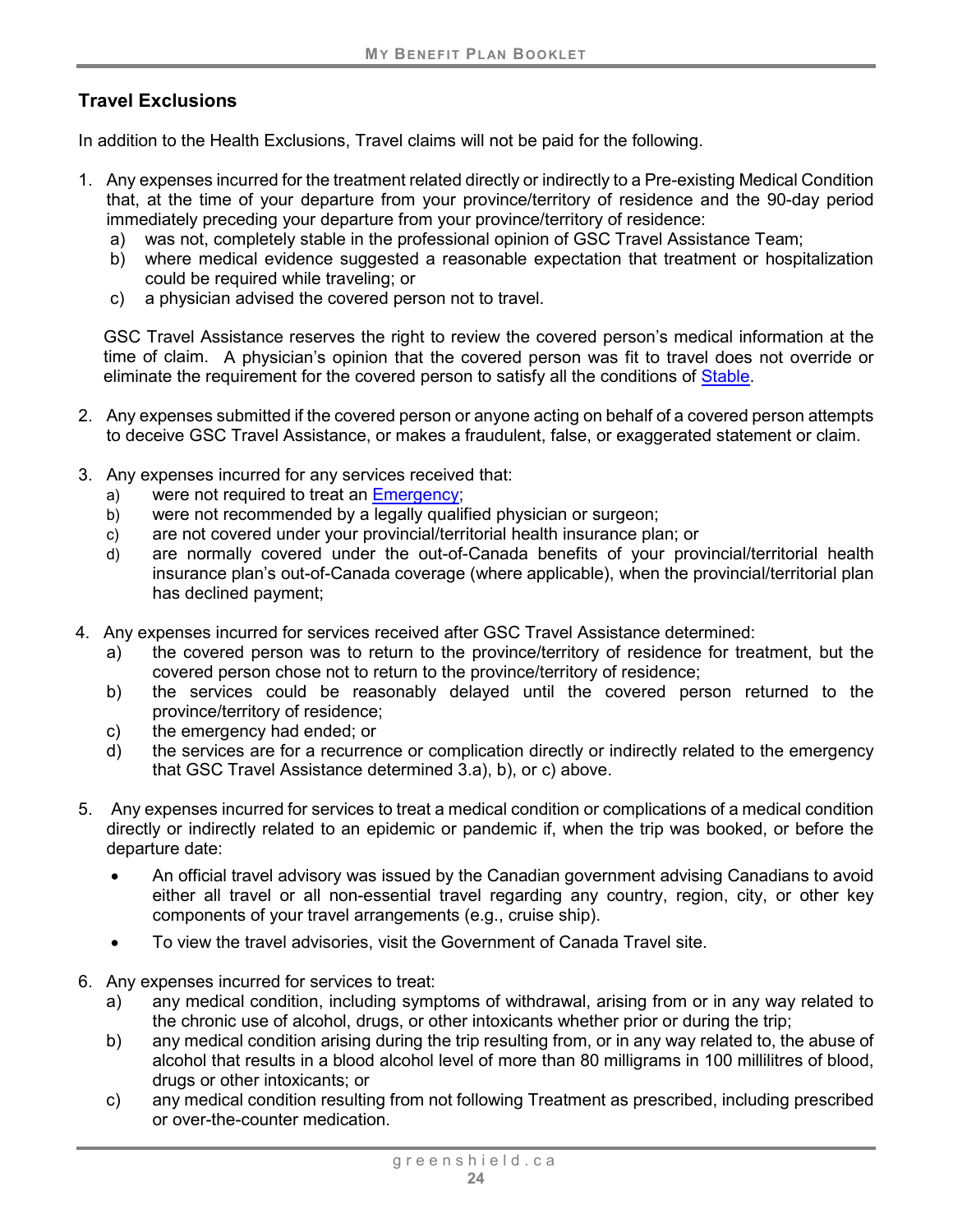- 7. Any expenses related to pregnancy, delivery, or complications of either, arising during the 8-week period before and after the expected date of delivery.
- 8. Any expenses incurred for a child born during the trip.
- 9. Any expenses incurred during any trip made for the purpose of obtaining a diagnosis, Treatment, surgery, palliative care, or any alternative therapy, as well as any directly or indirectly related complication.

**GSC does not assume responsibility for nor will it be liable for any medical advice given, but not limited to a physician, pharmacist or other healthcare provider or facility recommended by GSC Travel Assistance.**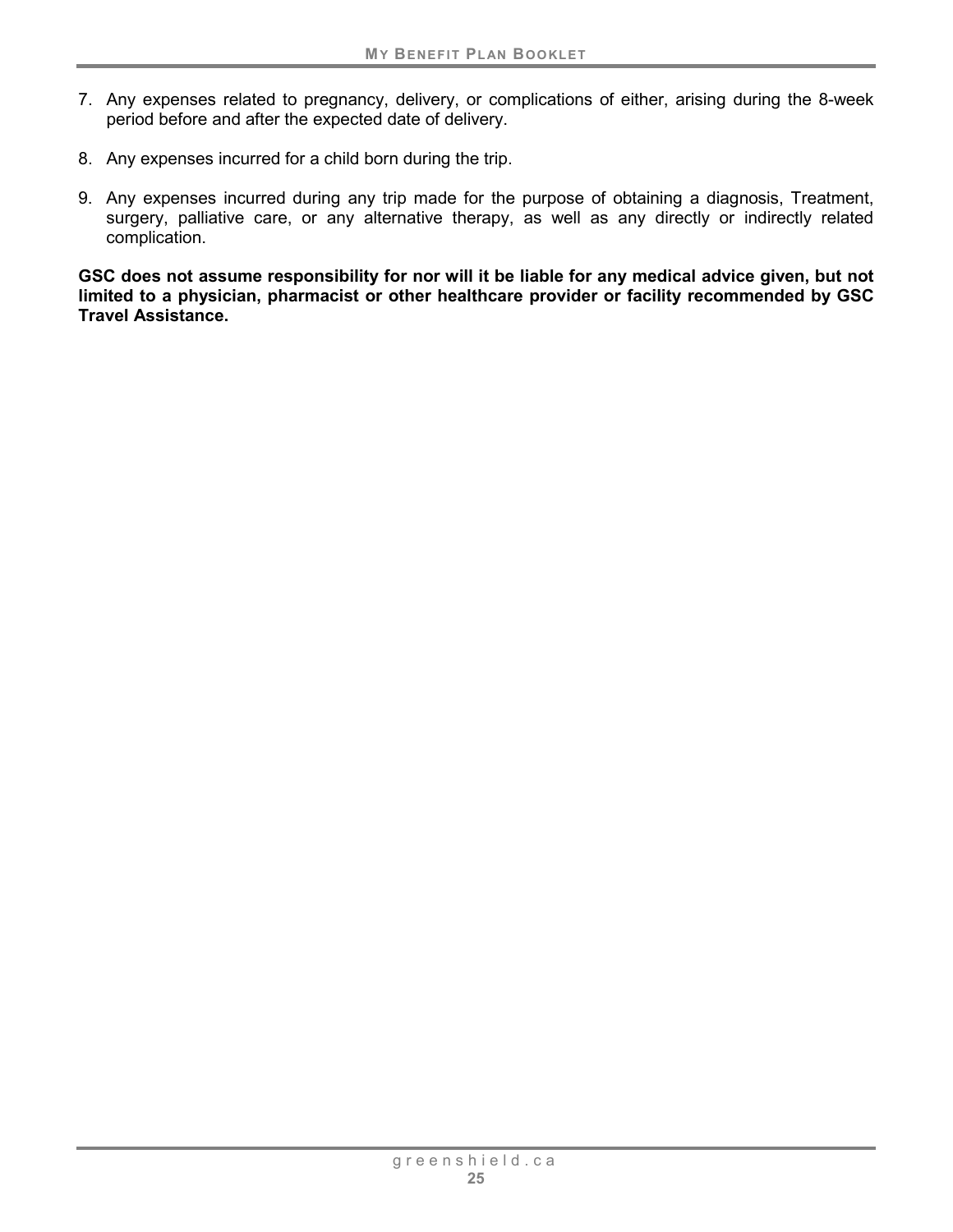# <span id="page-31-0"></span>**DENTAL BENEFIT PLAN**

The benefits shown below will be eligible, if based on the licensed dental practitioner's reasonable and customary charge in accordance with the Fee Guide and the maximum shown in the Schedule of Benefits.

#### <span id="page-31-1"></span>**Basic Services**

- 1. Basic Diagnostic and Preventive Services:
	- complete oral examinations once every 3 years, plus one additional examination every 3 years, when rendered by a specialist
	- emergency oral examinations
	- specific oral examinations once every 6 months
	- full series X-rays and panoramic X-rays once every 3 years
	- bitewing X-rays once every 6 months
	- recall examinations once every 6 months
	- cleaning of teeth (up to 1 unit of polishing plus up to 1 unit of scaling) once per recall period
	- topical application of fluoride
	- oral hygiene instruction once per recall period
	- consultation 2 time units every 12 months
	- denture cleaning once per recall period
	- space maintainers
- 2. Basic Restorative Services:
	- amalgam, tooth coloured filling restorations and temporary sedative fillings
	- inlay restorations these are considered basic restorations and will be paid to the equivalent nonbonded amalgam
- 3. Basic oral surgery:
	- extractions of teeth and/or residual roots
- 4. Anaesthesia and intravenous sedation in conjunction with eligible oral surgery only
- 5. Standard denture services:
	- denture repairs and/or tooth/teeth additions
	- standard relining and rebasing of dentures once every 2 years, only after 6 months have elapsed from the installation of a denture
	- denture adjustments and remount and equilibration procedures, only after 3 months have elapsed from the installation of a denture
	- soft tissue conditioning linings for the gums to promote healing
	- remake of a partial denture using existing framework, once every 5 years
- 6. Comprehensive oral surgery:
	- surgical exposure, repositioning, transplantation or enucleation of teeth
	- remodeling and recontouring shaping or restructuring of bone or gum
	- excision removal of cysts and tumors
	- incision drainage and/or exploration of soft or hard tissue
	- fractures including the treatment of the dislocation and/or fracture of the lower or upper jaw and repair of soft tissue lacerations
	- maxilofacial deformities frenectomy surgery on the fold of the tissue connecting the lip to the gum or the tongue to the floor of the mouth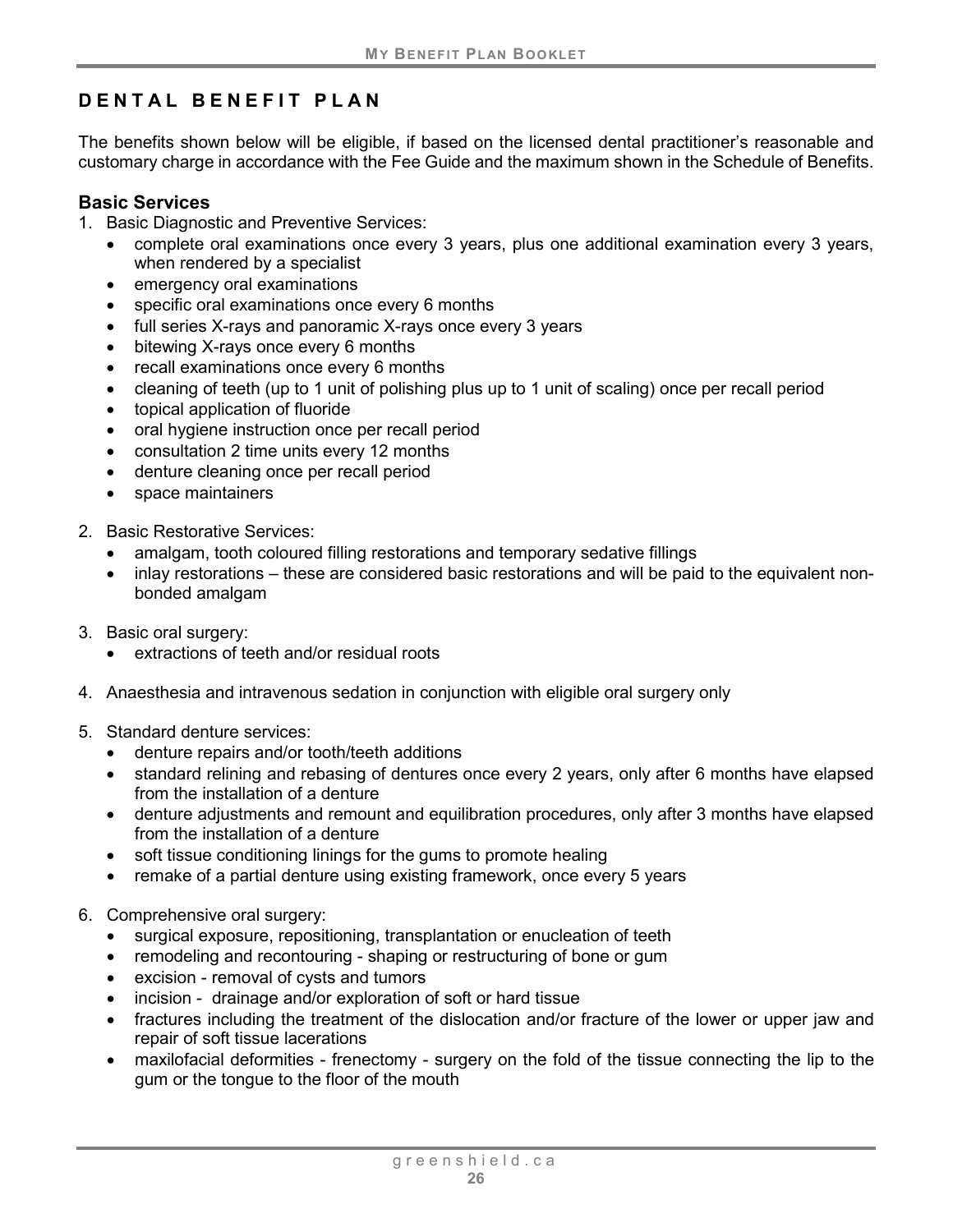#### <span id="page-32-0"></span>**Comprehensive Basic Services**

- 1. Endodontic treatment including:
	- root canal therapy, excluding extra charges for difficult, calcified, exceptional or retreatments
	- pulpotomy (removal of the pulp from the crown portion of the tooth)
	- pulpectomy (removal of the pulp from the crown and root portion of the tooth)
	- apexification (assistance of root tip closure)
	- apical curettage, root resections and retrograde fillings (cleaning and removing diseased tissue of the root tip)
	- root amputation and hemisection
	- bleaching of non-vital tooth/teeth
	- emergency procedures including opening or draining of the gum/tooth
- 2. Periodontal treatment of diseased bone and gums including:
	- periodontal scaling and/or root planing
	- occlusal equilibration selective grinding of tooth surfaces to adjust a bite

The fees for periodontal treatment are based on units of time (15 minutes per unit) and/or number of teeth in a surgical site in accordance with the General Practitioners Fee Guide.

• bruxism appliance

### <span id="page-32-1"></span>**Major Services**

- 1. Standard onlays or crown restorations to restore diseased or accidentally injured natural teeth
- 2. Standard bridges, including pontics, abutment retainers/crowns on natural teeth, once every 5 years
- 3. Standard dentures including complete, immediate, transitional, and partial dentures, once every 5 years
- 4. Standard repair or recementing of crowns, onlays and bridge work on natural teeth
- 5. Implants

### <span id="page-32-2"></span>**Orthodontic Services**

Reimbursement for orthodontic treatment to straighten teeth and correct the bite.

When a lump sum fee has been paid toward orthodontic treatment, the total amount of the claim will be split into separate portions to allow for payment of an initial fee (approximately one-third of the total lump sum), and the balance will be divided into monthly fees of equal amounts to be reimbursed over the duration of the treatment. Receipts for payment must be received by GSC no later than 12 months from the date the service is incurred while treatment is in progress, not at the end of the treatment.

If orthodontic treatment is terminated for any reason before completion, the obligation to pay benefits will cease with payment to the date of termination. If such services are resumed, benefit for the remaining services, will be resumed. The benefit payment for orthodontic services will be only for the months that coverage is in force.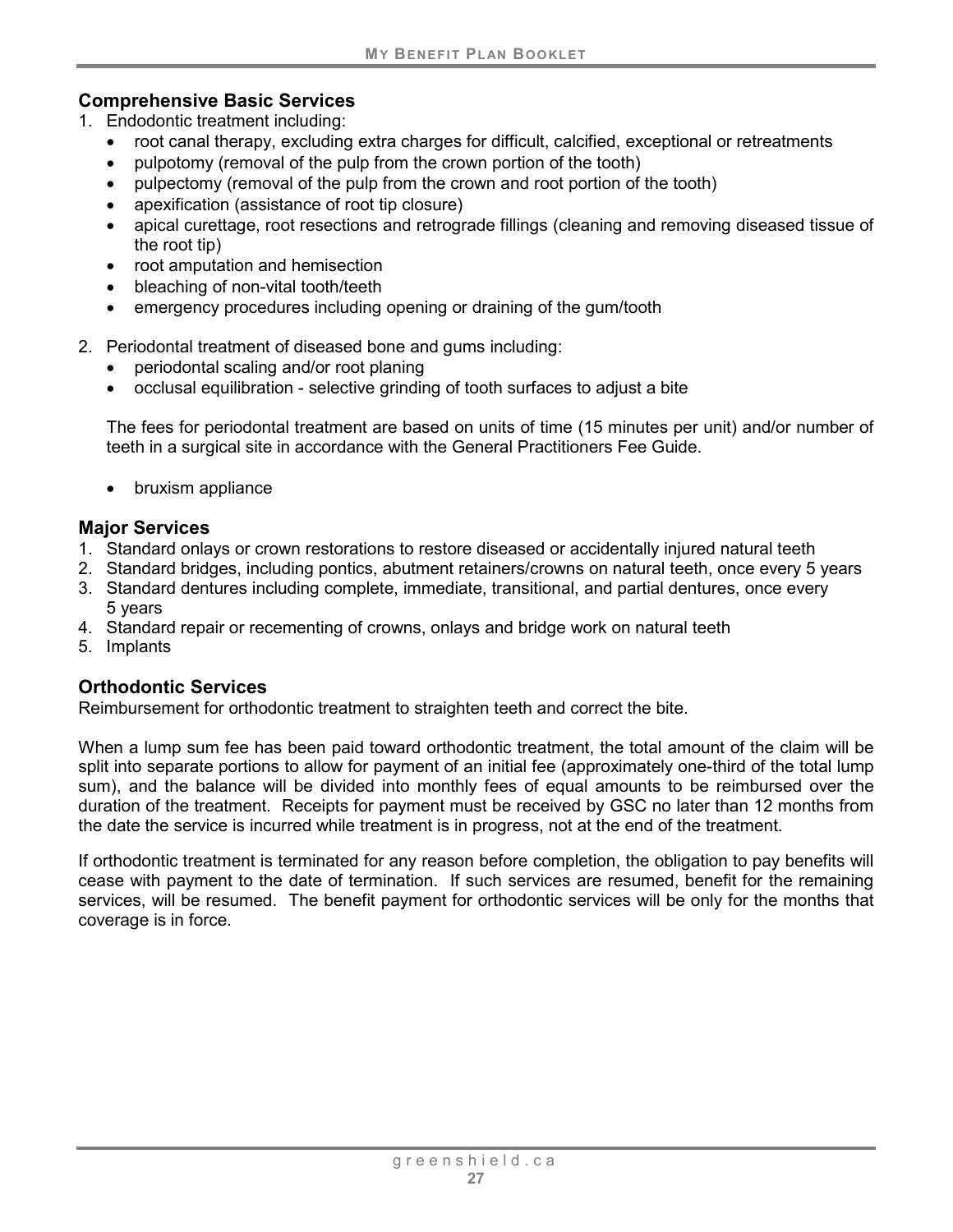#### **Alternate Benefit Clause**

This benefit plan will reimburse the amount shown in the Fee Guide for the least expensive service or supply where two or more professionally accepted courses of treatment are a benefit under the plan. The covered person can choose to have a more expensive treatment performed, however reimbursement will be limited to the cost of the least expensive alternative.

#### **Predetermination**

Before your treatment begins:

- for all proposed treatment for crowns, onlays, bridges and implants, an estimate completed by your dental practitioner, **must** be submitted for assessment. Our assessment of the proposed treatment, may result in a lesser benefit being payable or may result in benefits being denied. Failure to submit an estimate prior to beginning your treatment will result in the delay of the assessment.
- if the total cost of any other proposed treatment is expected to exceed \$300, it is recommended that you submit an estimate completed by your dental practitioner.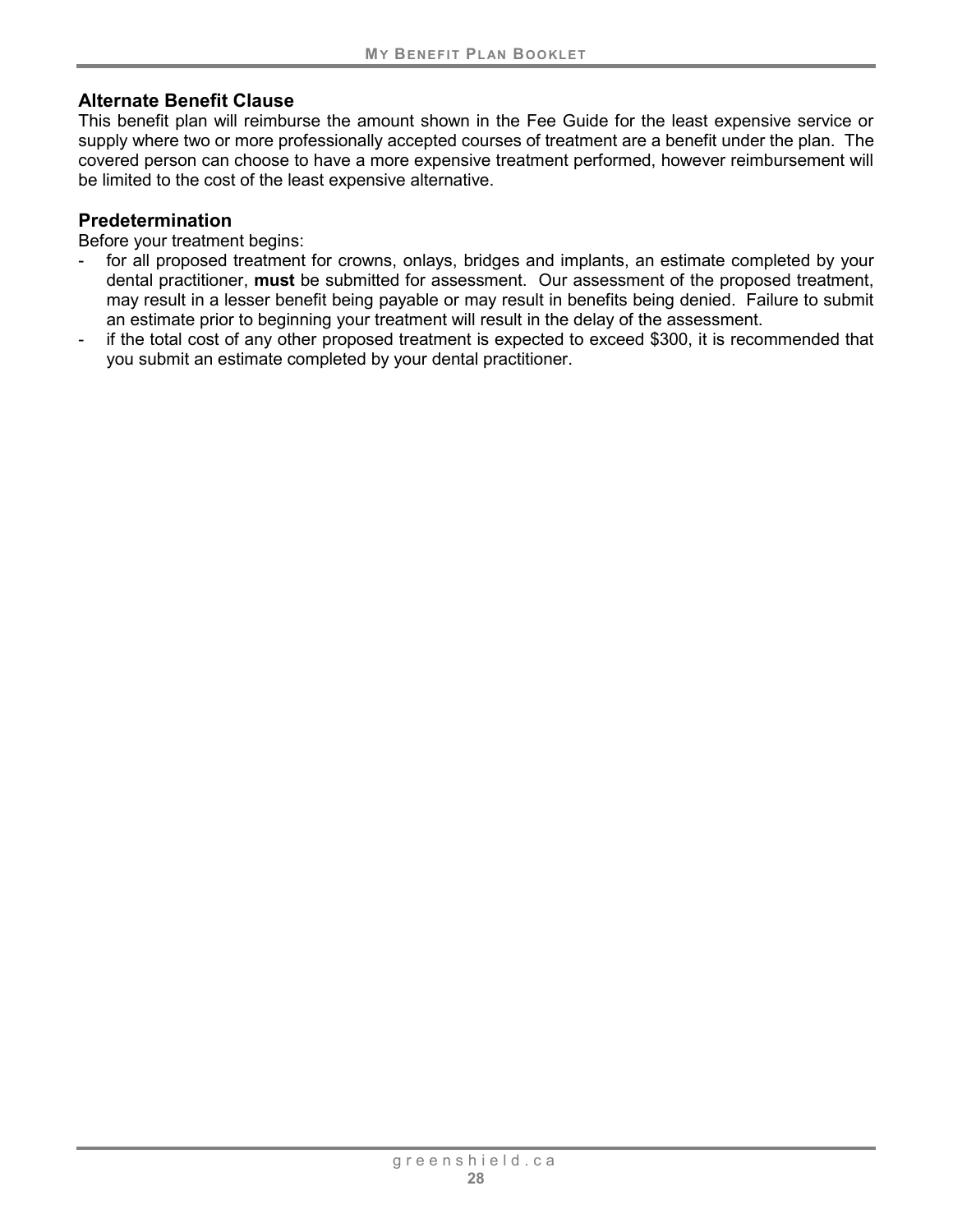#### **Limitations**

- 1. Laboratory services must be completed in conjunction with other services and will be limited to the copay of such services. Laboratory services that are in excess of 40% of the dentist's fee in the applicable Fee Guide shown in the Schedule of Benefits will be reduced accordingly; co-pay is then applied;
- 2. Reimbursement will be made according to standard and/or basic services, supplies or treatment. Related expenses beyond the standard and/or basic services, supplies or treatment will remain your responsibility;
- 3. Reimbursement will be pro-rated and reduced accordingly, when time spent by the dentist is less than the average time assigned to a dental service procedure code in the applicable Fee Guide shown in the Schedule of Benefits;
- 4. Reimbursement for root canal therapy will be limited to payment once only per tooth. Extra charges for difficult access, exceptional anatomy, calcified canals and retreatments are not included. The total fee for root canal includes all pulpotomies and pulpectomies performed on the same tooth;
- 5. Common surfaces on the same tooth/same day will be assessed as one surface. If individual surfaces are restored on the same tooth/same day, payment will be assessed according to the procedure code representing the combined surface. Payment will be limited to a maximum of 5 surfaces in any 36 month period;
- 6. When more than one surgical procedure, including multiple periodontal surgical procedures, is performed during the same appointment in the same area of the mouth, only the most comprehensive procedure will be eligible for reimbursement, as the fee for each procedure is based on complete, comprehensive treatment, and is deemed part of the multiple services factor;
- 7. The multiple services factor occurs when a minimum of 6 or more restorations (fillings) or multiple periodontal services are performed at the same appointment and the full fee guide price is charged for each restoration or periodontal service, the first service will be paid in full and all remaining services will be reduced by 20%;
- 8. Core build-ups are eligible only for the purpose of retention and preservation of a tooth when performed with crown treatment. Necessity must be evident on mounted pre-treatment X-rays. Core build-ups to facilitate impression taking and/or block out undercuts are considered included in the cost of a crown;
- 9. A price reduction applies to crowns and onlays, if done in less than a 5 year period.
- 10. Reimbursement for implants are not eligible within 5 years of a bridge placement on the same tooth;
- 11. Root planing is not eligible if done at the same time as gingival curettage;
- 12. In the event of a dental accident, claims should be submitted under the health benefit plan before submitting them under the dental plan.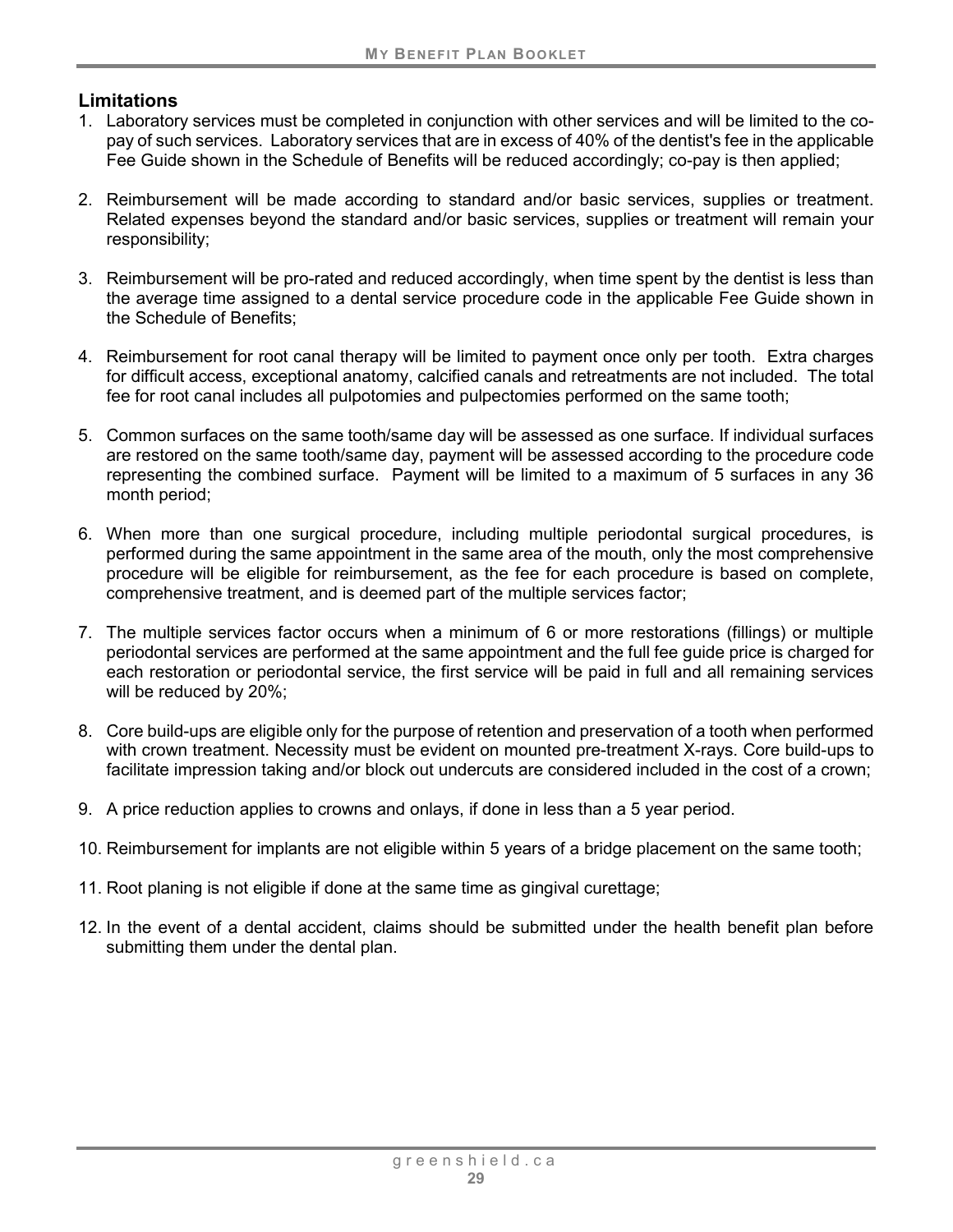## **Dental Exclusions**

Eligible benefits do not include and reimbursement will not be made for:

- 1. Services or supplies received as a result of disease, illness or injury due to:
	- a) an act of war, declared or undeclared;
	- b) participation in a riot or civil commotion; or
	- c) attempting to commit or committing a criminal offence or illegal act;
- 2. Services or supplies provided while serving in the armed forces of any country;
- 3. Failure to keep a scheduled appointment with a legally qualified dental practitioner;
- 4. Any treatment, drug, service, or supply received outside of Canada on a non-emergency basis.
- 5. Charges for the translation or completion of any claim forms and/or insurance reports;
- 6. Any dental service that is not contained in the procedure codes developed and maintained by the Canadian Dental Association, adopted by the provincial or territorial dental association of the province or territory in which the service is provided (or your province of residence if any dental service is provided outside Canada) and in effect at the time the service is provided;
- 7. Restorations necessary for wear, acid erosion, vertical dimension and/or restoring occlusion;
- 8. Appliances related to treatment of myofascial pain syndrome including all diagnostic models, gnathological determinants, maintenance, adjustments, repairs and relines;
- 9. Posterior cantilever pontics/teeth and extra pontics/teeth to fill in diastemas/spaces;
- 10. Service and charges for sleep dentistry;
- 11. Diagnostic and/or intraoral repositioning appliances including maintenance, adjustments, repairs and relines related to treatment of temporomandibular joint dysfunction;
- 12. Any specific treatment or drug which:
	- a) does not meet accepted standards of medical, dental or ophthalmic practice, including charges for services or supplies which are experimental in nature,
	- b) is not considered to be effective (either medically or from a cost perspective) as determined by GSC's drug review process regardless if Health Canada's approved the drug;
	- c) is an adjunctive drug prescribed in connection with any treatment or drug that is not an eligible service;
	- d) is administered in a hospital or is required to be administered in a hospital in accordance with Health Canada's approved indication for use;
	- e) is not dispensed by the pharmacist in accordance with the payment method shown under the Health Benefit Plan Prescription Drugs benefit;
	- f) is not being used and/or administered in accordance with Health Canada's approved indication for use (i.e. off-label use), even though such drug or procedure may customarily be used in the treatment of other illnesses or injuries;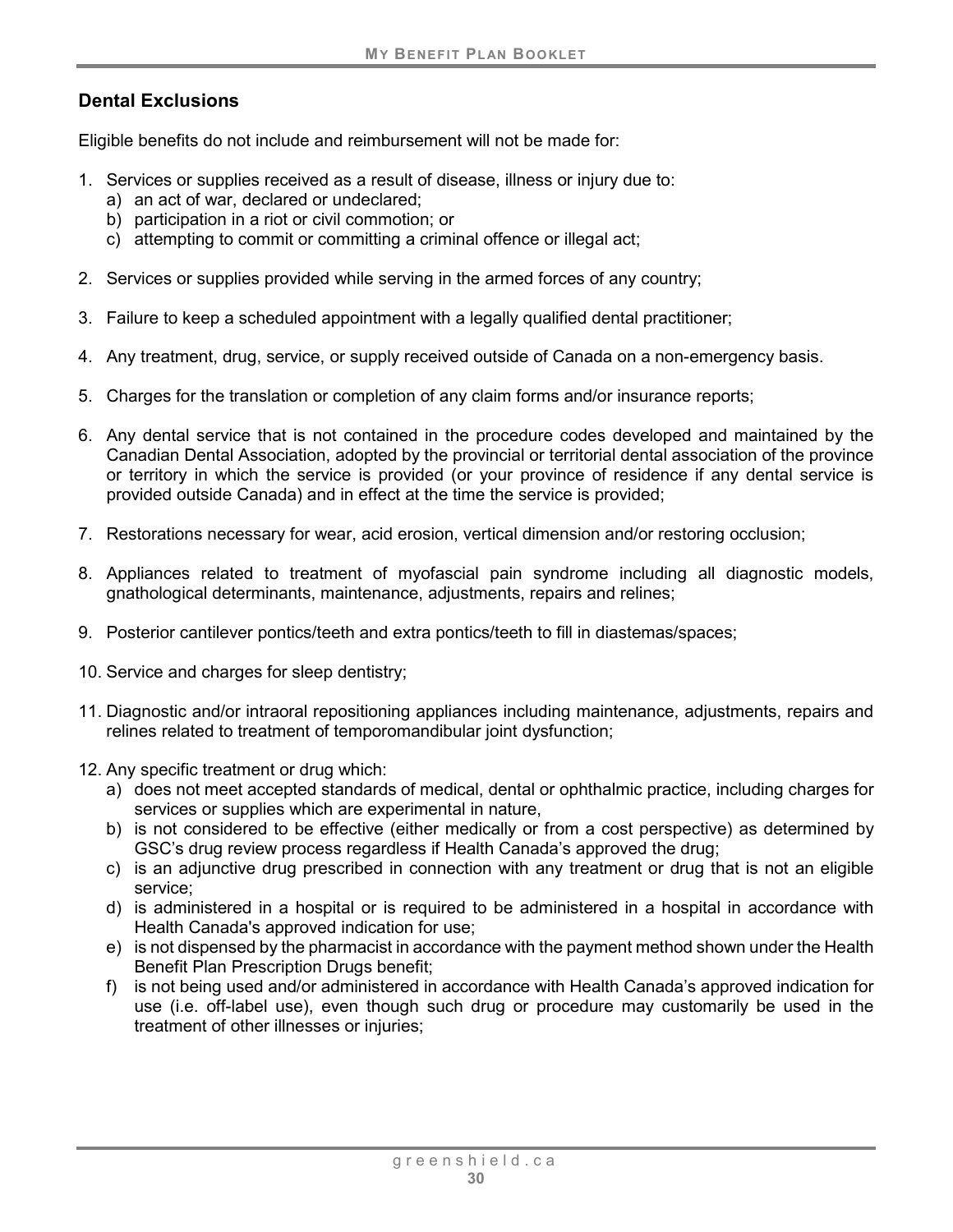- 13. Services or supplies that:
	- a) are not recommended, provided by or approved by the attending legally qualified (in the opinion of GSC) medical practitioner or dental practitioner as permitted by law;
	- b) are legally prohibited by the government from coverage;
	- c) you are not obligated to pay for or for which no charge would be made in the absence of benefit coverage; or for which payment is made on your behalf by a not-for-profit prepayment association, insurance carrier, third party administrator, like agency or a party other than GSC, your plan sponsor or you;
	- d) are provided by a health practitioner whose license by the relevant provincial regulatory and/or professional association has been suspended or revoked;
	- e) are not provided by a designated provider of service in response to a prescription issued by a legally qualified health practitioner;
	- f) are used solely for recreational or sporting activities and which are not medically necessary for regular activities;
	- g) are primarily for cosmetic or aesthetic purposes, or are to correct congenital malformations;
	- h) are provided by an immediate family member related to you by birth, adoption, or by marriage and/or a practitioner who normally resides in your home. An immediate family member includes a parent, spouse, child or sibling;
	- i) are provided by your plan sponsor and/or a practitioner employed by your plan sponsor, other than as part of an employee assistance plan;
	- j) are a replacement of lost, missing or stolen items, or items that are damaged due to negligence. Replacements are eligible when required due to natural wear, growth or relevant change in your medical condition but only when the equipment/prostheses cannot be adjusted or repaired at a lesser cost and the item is still medically required;
	- k) are video instructional kits, informational manuals or pamphlets;
	- l) are delivery and transportation charges;
	- m) are a duplicate prosthetic device or appliance;
	- n) are from any governmental agency which are obtained without cost by compliance with laws or regulations enacted by a federal, provincial, municipal or other governmental body;
	- o) would normally be paid through any provincial health insurance plan, Workplace Safety and Insurance Board or tribunal, or any other government agency, or which would have been payable under such a plan had proper application for coverage been made, or had proper and timely claims submission been made;
	- p) relates to treatment of injuries arising from a motor vehicle accident; Note: Payment of benefits for claims relating to automobile accidents for which coverage is available under a motor vehicle liability policy providing no-fault benefits will be considered only if–
		- i) the service or supplies being claimed is not eligible; or
		- ii) the financial commitment is complete;
		- A letter from your automobile insurance carrier will be required;
	- q) are cognitive or administrative services or other fees charged by a provider of service for services other than those directly relating to the delivery of the service or supply.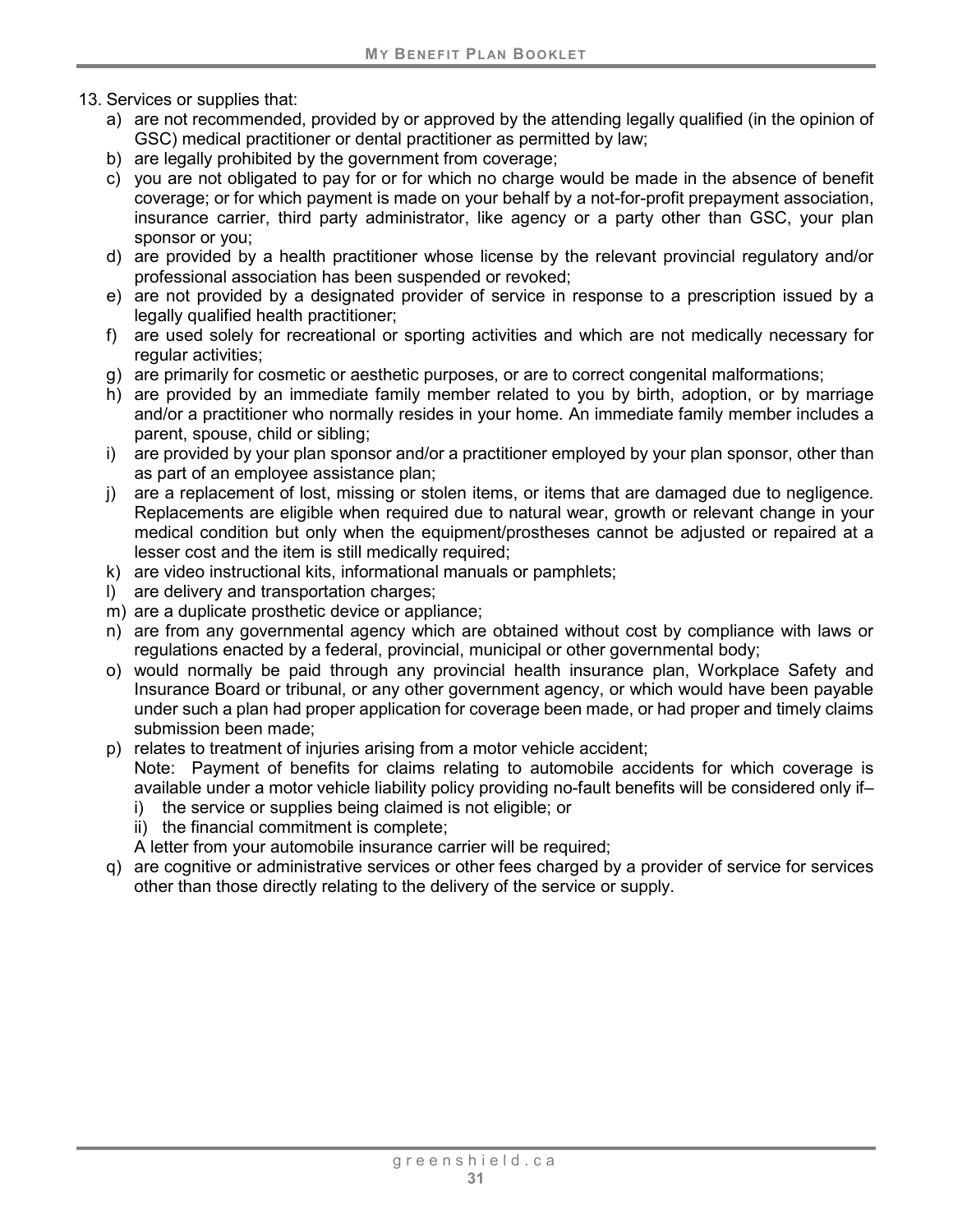# <span id="page-37-0"></span>**CLAIM INFORMATION**

#### **Inquiries**

For detailed inquiries, contact GSC directly or Brock University's Benefits Officer:

- Call GSC's Customer Service Centre at 1.888.711.1119 to determine eligibility for specific items or services and GSC's pre-authorization requirements, or
- Visit our website at [greenshield.ca](http://www.greenshield.ca/) to e-mail your question.

#### **Pre-authorization**

For **pre-authorization** forward a pre-authorization form **OR** a physician's prescription indicating the diagnosis and what is prescribed.

#### **Submitting Claims**

When submitting a claim to GSC, you must show the GSC Identification Number for the person who has received the benefit. You can find the applicable GSC Identification Number for yourself and each of your dependents listed on your GSC Identification Card.

Original itemized paid receipts are required for claims reimbursement **(cash receipts or credit card receipts alone are not acceptable as proof of payment)**.

GSC reserves the right to request supplementary claims information. Failure to respond to such requests may result in the denial of the claim.

The intentional omission, misrepresentation or falsification of information relating to any claim constitutes fraud. Submission of a fraudulent claim is a criminal offence and will be reported to the applicable law enforcement and/or regulatory agencies and your plan sponsor. This could result in termination of your coverage under this benefit plan.

For **claims reimbursement** forward an original itemized paid receipt **(cash receipts or credit card receipts alone are not acceptable)** including:

- Covered person's name, address and GSC Identification Number
- Provider's name and address
- Date of service (this is the date of pick up for Vision or the date service provided)
- Charges for each service or supply
- A detailed description of the service or supply
- Medical referral/ physician prescription when required
- For Hearing Care, a copy of audiogram and details of provincial funding, if applicable
- For Hospital, admission and discharge dates; daily accommodation charges; number of days in preferred accommodation
- For Long-Term Care Facility, the initial claim must be accompanied by a copy of the Ministry of Health:
	- a) 'Application for Reduction in Long-Term Care Home Accommodation Fees' form completed by the facility. A revised application is required annually thereafter based on the covered person's income for the previous year; and
	- b) 'Authorization for Admission to a Long-Term Care Facility' form completed by the Community Care Access Centre (CCAC). This authorization confirms that the resident has qualified for long-term admission to an approved facility.

For dental claims, forward a dental claim form, completed by both the plan member and the dentist. If your claim is the result of an accident, a Dental Accident Report Form and your dental X-rays must be submitted to GSC for prior approval. Failure to comply may result in non-payment.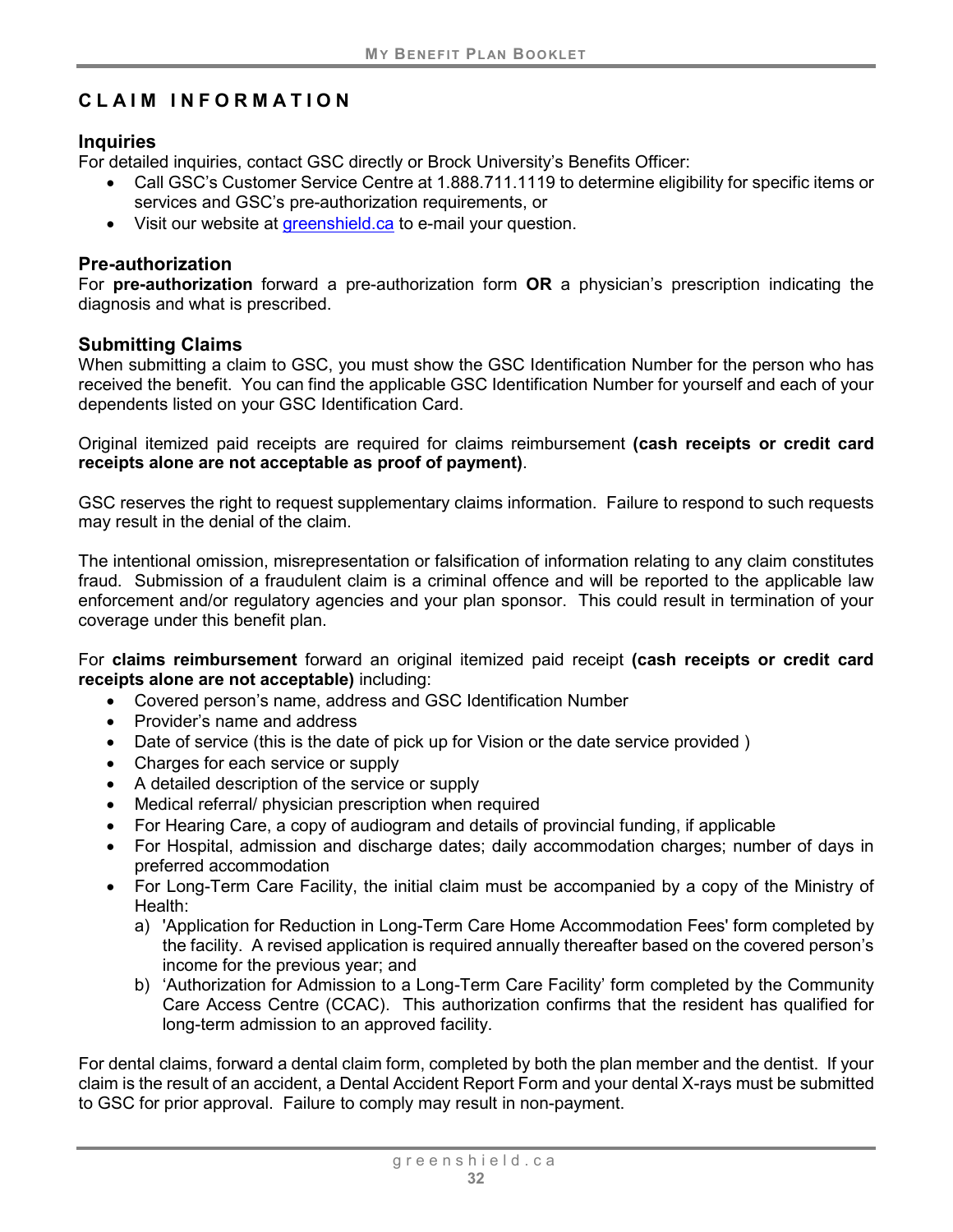#### **Submit all Claim Forms to: Green Shield Canada**

| Attn: Drug Department              | P.O. Box 1652 | Windsor, ON | N9A 7G5        |
|------------------------------------|---------------|-------------|----------------|
| Attn: Medical Items                | P.O. Box 1623 | Windsor, ON | <b>N9A7B3</b>  |
| <b>Attn: Professional Services</b> | P.O. Box 1699 | Windsor, ON | <b>N9A7G6</b>  |
| Attn: Hospital/ Vision Department  | P.O. Box 1615 | Windsor, ON | <b>N9A 7J3</b> |
| Attn: Out-of-Country Department    | P.O. Box 1606 | Windsor, ON | N9A 6W1        |
| <b>Attn: Dental Department</b>     | P.O. Box 1608 | Windsor, ON | <b>N9A7G1</b>  |

#### **Reimbursement**

Reimbursement will be made by one of the following methods:

- a) Direct deposit to your personal bank account, when requested;
- b) A reimbursement cheque; or
- c) Direct payment to the provider of services, where applicable.

All dollar maximums and limitations stated are expressed in Canadian dollars. Reimbursement will be made in Canadian or U.S. funds for both providers and plan members, based on the country of the payee.

#### **Overpayments**

GSC reserves the right to recover all amounts resulting from overpaid or unsupported claims for benefits by deducting such amounts from future claims and/or by any other legal means.

#### **Limitation on Legal Action**

In Ontario, every action or proceeding against GSC for recovery of benefit payment under the plan is absolutely barred unless commenced within the time set out in the *Limitations Act, 2002.*

In British Columbia, Alberta and Manitoba, every action or proceeding against GSC for recovery of benefit payment under the plan is absolutely barred unless commenced within the time set out in the *Insurance Act.*

#### **Direct Payment to the Provider of Service (where applicable)**

Present your GSC Identification Card to your provider and, after you pay any applicable co-payment, they may bill GSC directly and in many cases, payment will be made directly to your provider of service. Most providers will also have a supply of claim forms.

#### **Emergency Travel**

GSC Travel Assistance must be contacted by phone within 48 hours of commencement of treatment.

Call our Customer Service Centre at 1.888.711.1119 for detailed claims submission instructions.

If you have incurred out of pocket expenses, make sure you tell GSC Travel Assistance about all the travel coverage you have when submitting claims. Claims must be submitted together with supporting original receipts to GSC Travel Assistance who will then co-ordinate reimbursement of those approved, eligible expenses from all sources (e.g., provincial plans that provide out-of-Canada coverage, a spousal plan, travel coverage provided through your credit card, etc.)

To make a claim, submit the patient name, provincial health insurance plan number, address and GSC Identification Number with a detailed statement showing the services rendered and the fees charged for each service.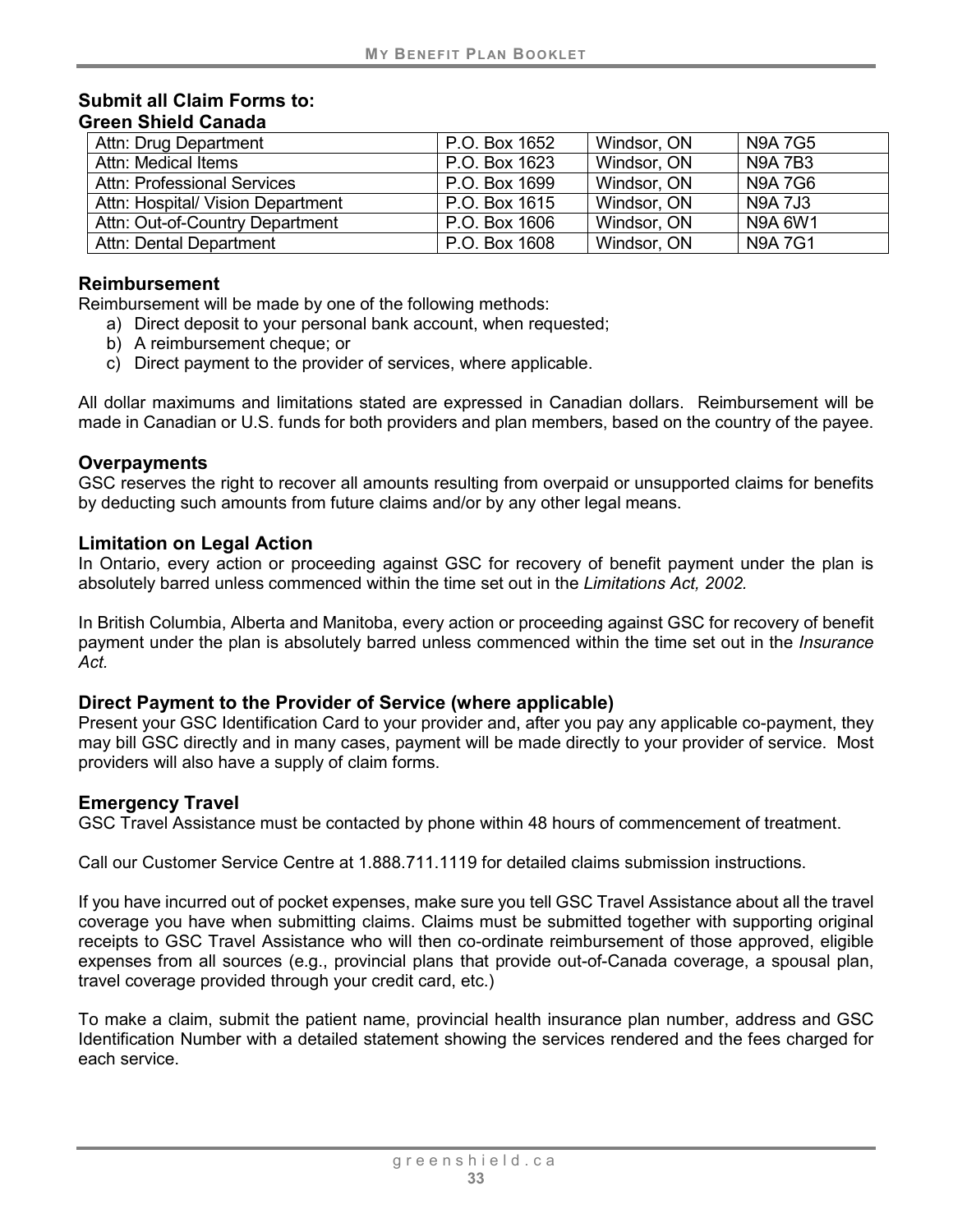#### **Subrogation**

GSC retains the right of subrogation if benefits paid on behalf of you or your dependent are or should have been paid or provided by a third party liability. This means that GSC has the right to recover payment for reimbursement where you or your dependent receives reimbursement, in whole or in part, in respect of benefits or payments made or provided by GSC, from a third party or other coverage(s). In cases of third party liability, you must advise your lawyer of our subrogation rights.

#### **Co-ordination of Benefits (COB)**

If you are covered for extended health and dental benefits under more than one plan, your benefits under this plan will be coordinated with the other plan so that you may be reimbursed up to 100% of the eligible expense incurred.

Claims must be submitted to the primary payer first. Any unpaid balances should then be submitted to the secondary payer. Use the following guidelines to identify the primary payer and secondary payer:

#### **GSC Plan Member**

GSC coverage for you is the primary payer. If you are the plan member under two group plans, priority goes in the following order:

- The plan where you are a full time plan member
- The plan where you are a part time plan member
- The plan where you are a retiree

#### **Spouse**

If your spouse is a plan member under another benefit plan, this GSC coverage is always secondary. Your spouse must first submit claims to his/her benefit plan.

#### **Children**

When dependent children are covered under both your GSC plan and your spouse's benefit plan, use the following order to determine where to submit the claims:

- The plan of the parent whose birth date (month and day) occurs earliest in the calendar year
- The plan of the parent whose first name begins with the earlier letter of the alphabet, if the parents have the same birth date
- In cases of separation or divorce with multiple benefit plans for the children, the following order applies:
	- The benefit plan of the parent who has custody of the dependent child
	- The plan of the spouse of the parent who has custody of the dependent child
	- The plan of the parent who does not have custody of the dependent child
	- The plan of the spouse of the parent who does not have custody of the dependent child

If the parents have joint custody and both have the children listed as dependents under their plans, claims should first be submitted to the plan of the parent whose birth date (month and day) occurs earliest in the calendar year. Balances can then be submitted to the other parent's plan.

#### **Travel Benefits**

In the event of a travel claim, all plans equally share the cost of the claim.

When GSC is identified as a secondary payer, submit the original Explanation of Benefits statement from the primary payer and a copy of the claim form in order to receive any balances owing.